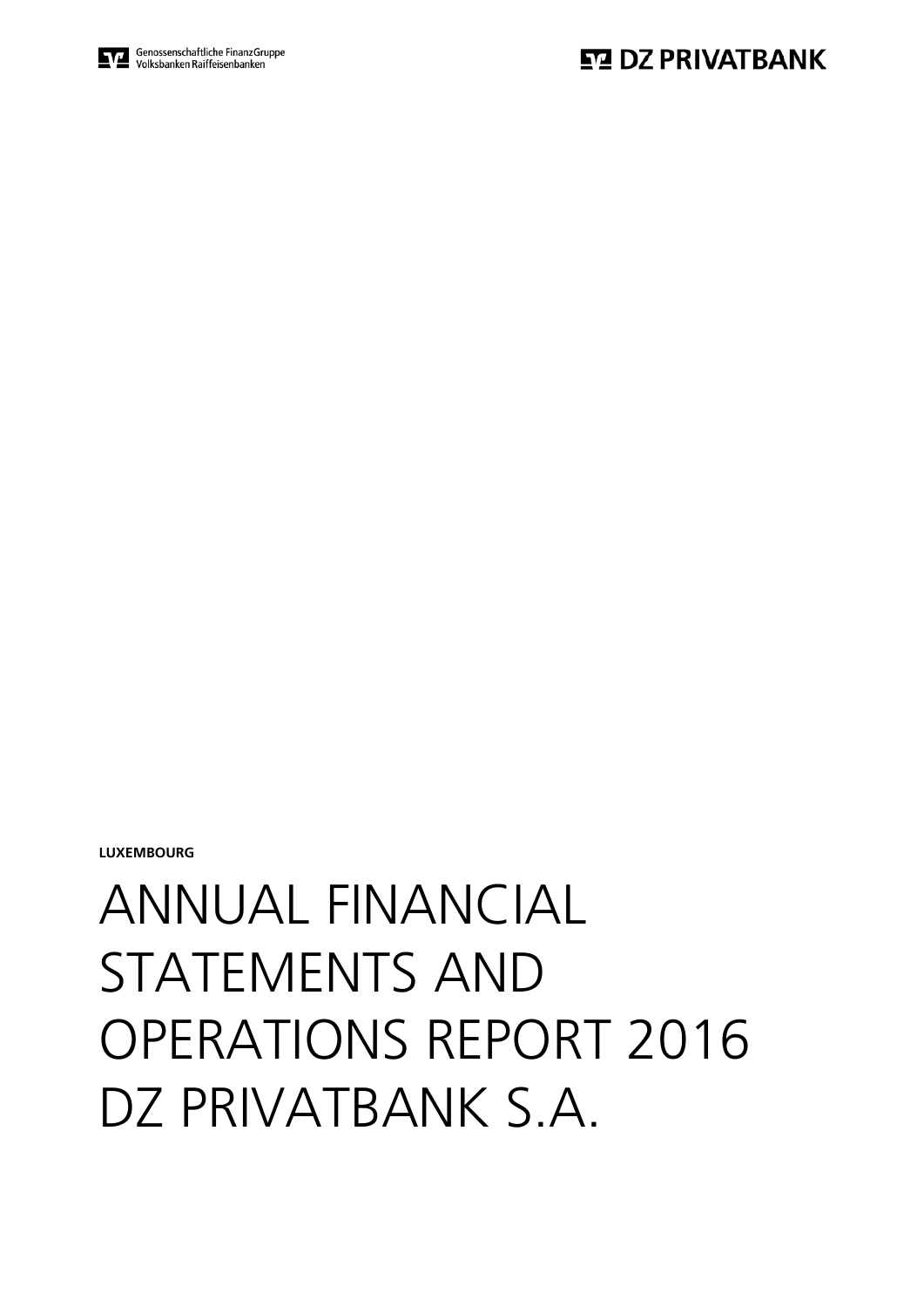# INDEX

- REPORT OF THE SUPERVISORY BOARD
- OPERATIONS REPORT
- 8 ANNUAL FINANCIAL STATEMENTS
- NOTES ON THE ANNUAL REPORT
- General
- Valuation principles
- Individual notes
- 4 Risk report
- AUDITOR'S REPORT
- COMMITTEES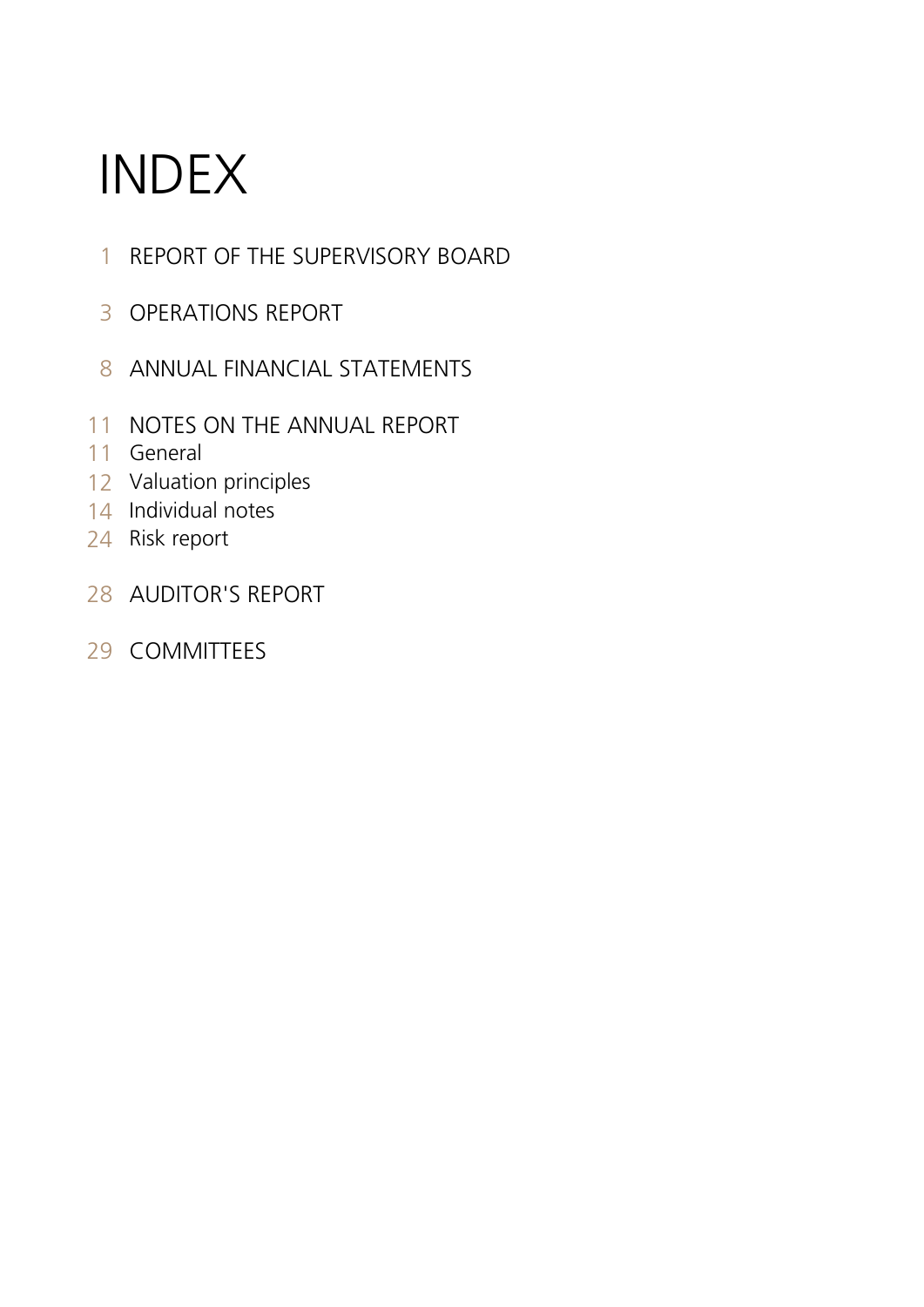## REPORT OF THE SUPERVISORY BOARD

In 2016, the Supervisory Board, and Presidential Committee appointed by it, advised and supervised the members of the Board of Management in accordance with legal requirements and the provisions of the Articles of Association. Decisions on the transactions presented for their approval were also made.

## COOPERATION WITH BOARD OF MANAGEMENT

The Board of Management reported regularly, promptly and extensively in verbal and written form to the Supervisory Board regarding the position and performance of the Company and the Group regarding day-to-day business. Furthermore, the Board of Management informed the Supervisory Board on a regular basis concerning the business policy including the strategic and organisational direction of DZ PRIVATBANK. The commercial position of the Company, the corporate planning and strategy, as well as key financial data and risk management, including all supervisory tests required in regulations, were highlighted in the reporting.

A major focus of the work of the Supervisory Board was to help the Bank implement its subsidiary growth strategy as a centre of expertise and provider of solutions to the cooperative banking group in private banking, fund services business and loans in all currencies. The many years of enhanced cooperation with the partner cooperative banks in Germany, supported by the extensive presence of the ten German sites also forms a solid basis for joint market share expansion. The Supervisory Board welcomes and supports the adjustment of personnel structures in the business segments as well as the development of sustainable solutions in order to meet the increasing demands of end customers, business partners and cooperative banks in a financial environment which is undergoing considerable change. By focusing even more closely on our customers, the personal and conscientious support offered to the various stakeholders is set to become more efficient and dynamic in the future.

The Supervisory Board had intensive discussions with the Board of Management regarding the ongoing challenges in the market and interest rate environment, and their effects on the performance and profitability of the Bank. The European Central Bank's extremely relaxed monetary policy and geopolitical trouble spots continued to influence capital markets and investor behaviour during 2016. Uncertainty amongst customers remained high and was reflected in above-average liquidity levels and reduced inclination to invest in more promising forms of investment. Pressure on margins and costs continued to be considerable due to intensive competition in the German core market and also to regulatory requirements.

The Supervisory Board attached major importance to the measures to optimise group structure and increase productivity. Decisions regarding resizing of the foreign sites were the core issue in 2016. The wholly-owned subsidiary company, Europäische Genossenschaftsbank S.A., Luxembourg, was merged with DZ PRIVATBANK S.A., and the banking activities of DZ PRIVATBANK Singapore Ltd., Singapore were terminated as at the end of 2016. In future, DZ PRIVATBANK will enable cooperative banking group clients who wish to access the Singapore financial market to do so through a cooperation agreement with a local private banking operator. In 2016, discussions in Zurich on closer cooperation with a Swiss private bank ended without any concrete results. The focus of DZ PRIVATBANK (Schweiz) AG in 2017 will therefore be on continuing the independent restructuring and improving profitability. This will entail reducing complexity, modulating the offer of services and increasing the degree of standardisation. The offer of Swiss private banking solutions along with the corresponding local advisory expertise will in future remain an important component of the spectrum of services offered by DZ PRIVATBANK to high net worth private and corporate customers.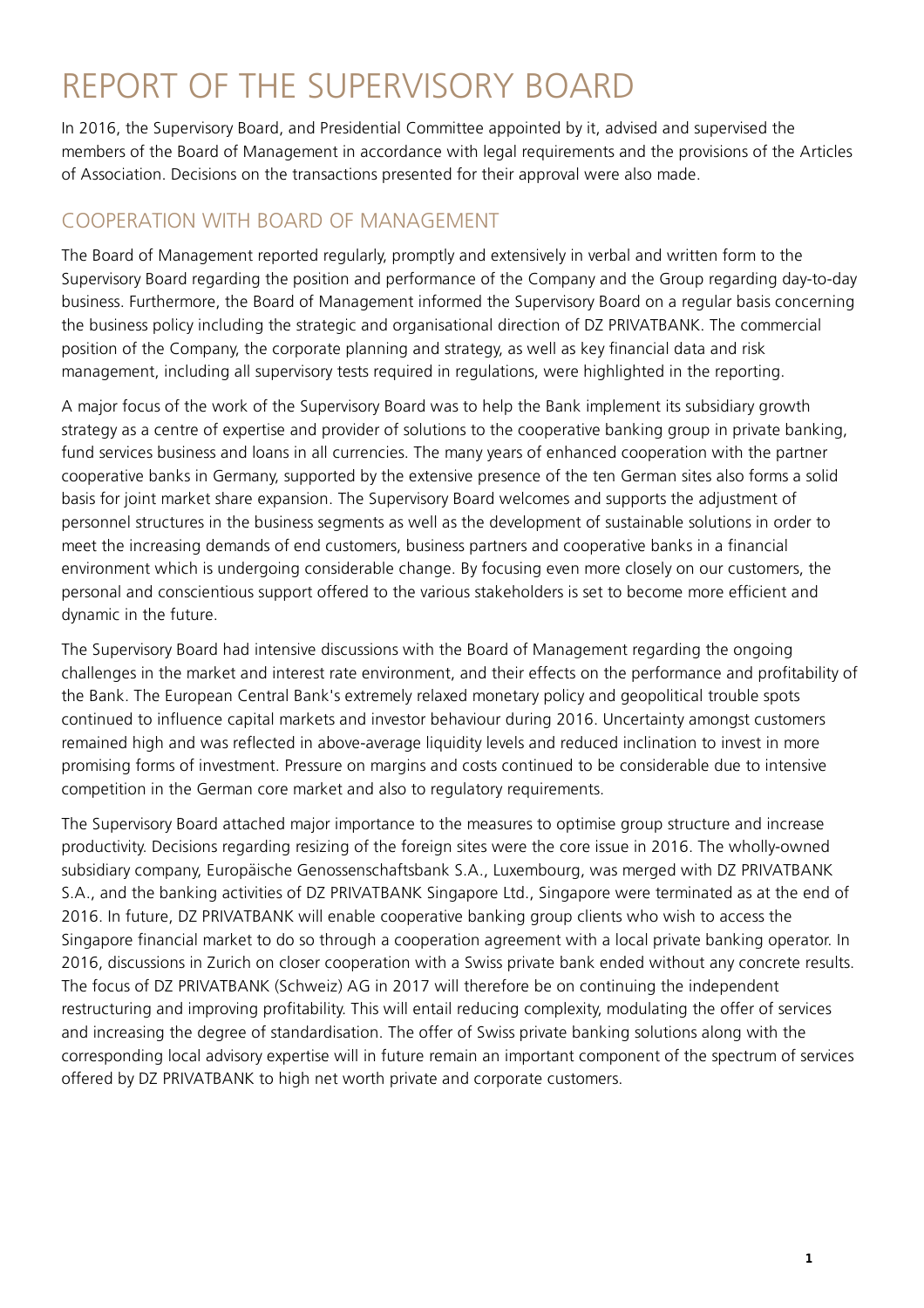## DRAWING UP OF THE ANNUAL FINANCIAL STATEMENTS

The Presidential Committee and the Supervisory Board held detailed discussions on the annual financial statements and the operations report for the 2016 financial year. The audit report of Ernst & Young S.A. was also available.The representatives of the auditor were present at the Presidential Committee meeting at which the annual financial statements were discussed. They reported in detail to the Presidential Committee on the

results of the audit and were available to give additional explanations and opinions. The auditor issued an unqualified audit report.

The Supervisory Board did not raise any objections to the annual financial statements drawn up by the Board of Management for the 2016 financial year and endorsed the auditor's report.

Operating profits remained around the previous year's level. Profits were, however, negatively affected by one-off factors. These included, in particular, provisions for increased liability risks in the depositary function, a significant collective general valuation adjustment for future as yet unquantifiable risks, and a provision for the Luxembourg guarantee systems. It is proposed that an unchanged dividend of EUR 0.5 per share compared with the previous year be distributed to shareholders.

The Supervisory Board expressed its thanks to the Board of Management and all the employees of DZ PRIVATBANK S. A. for their work in 2016.

Luxembourg, 17 February 2017

DZ PRIVATBANK S.A. Lars Hille Chairman of the Supervisory Board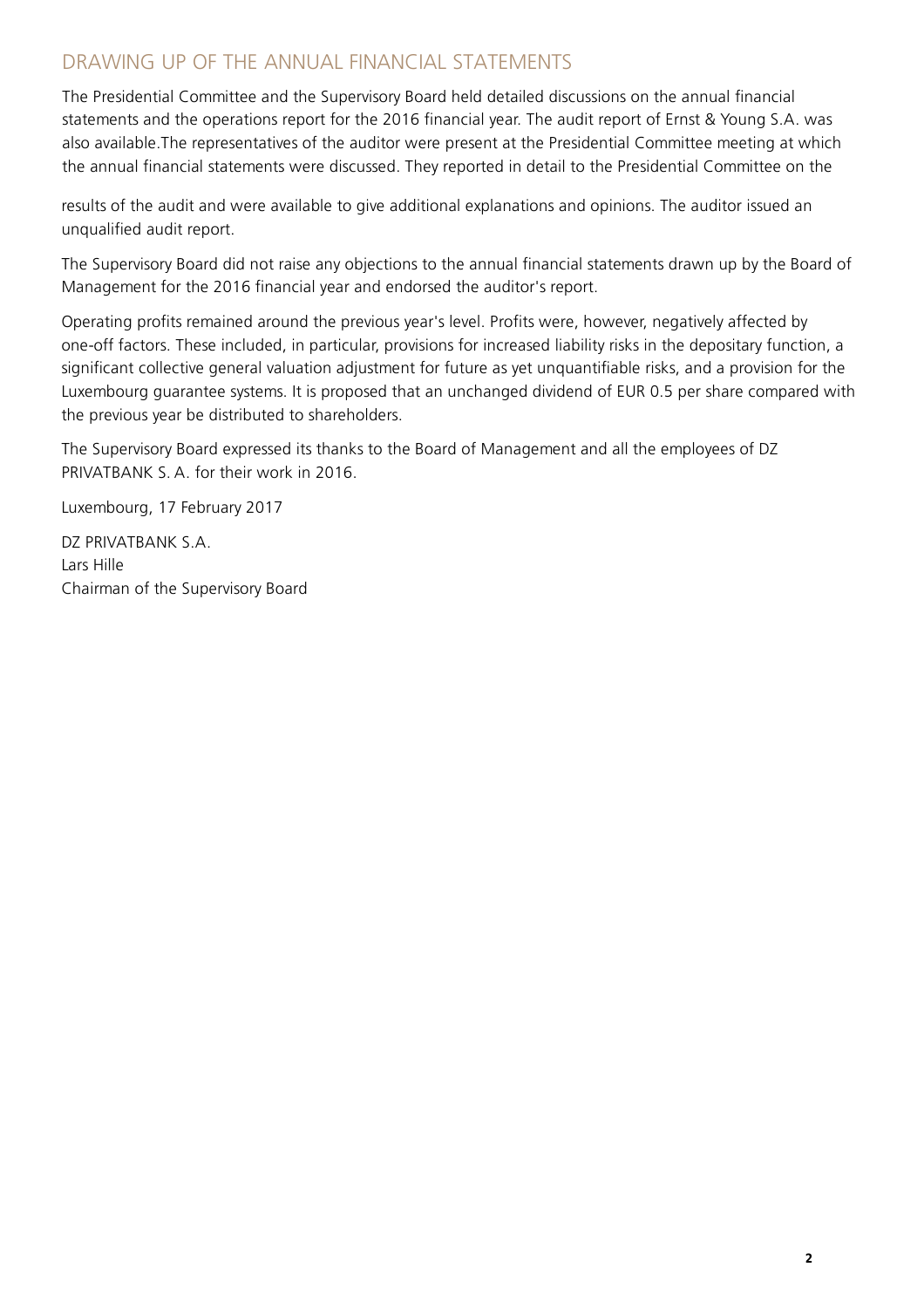## OPERATIONS REPORT

## GENERAL PERFORMANCE

DZ PRIVATBANK S.A. reported earnings after taxes of EUR 11.4 million for the 2016 financial year. The good level of operating profit of EUR 60.3 million was impacted by a number of one-off effects. The costs in connection with the closure of a subsidiary company, the collective general valuation adjustment and the allocation to provisions for depositary business risks reduced the annual financial performance by EUR 46.4 million. During the year under review, the Bank transferred EUR 1.8 million to the fund for general banking risks.

The balance sheet total as at 31 December 2016 rose slightly by EUR 0.2 billion to EUR 15.9 billion.

## **ASSETS**

Amounts due from banks totalled EUR 4.1 billion (2015: EUR 4.3 billion), with EUR 0.6 billion (2015: EUR 0.6 billion) originating from currency loans to cooperative banks.

Loans and advances to customers decreased to EUR 5.5 billion (2015: EUR 5.7 billion). They included an amount of EUR 4.9 billion (2015: EUR 5.2 billion) customer loans guaranteed by local cooperative banks (LuxCredit). Investments in securities fell slightly by EUR 0.1 billion to EUR 4.0 billion. These included EUR 2.5 billion with banks and EUR 1.2 billion with public bodies. Certificates eligible for refinancing with the European Central Bank made up 86% of fixed-income securities.

## LIABILITIES

Securitised liabilities rose by EUR 0.8 billion to EUR 4.4 billion, which was primarily attributable to higher demand due to the Bank's good rating.

As at the balance sheet date, amounts due to banks decreased by EUR 0.6 billion to EUR 2.0 billion; of this amount, 19% was attributable to cooperative banks.

Customer deposits rose by EUR 0.1 billion to EUR 8.4 billion. These consisted of deposits from private legal entities amounting to EUR 6.8 billion and deposits from natural persons amounting to EUR 1.6 billion. Together with securitised liabilities, these deposits represented 81% of the total refinancing funds.

According to the calculation regulations of the European CRR/CRD IV solvency guidelines, the Bank holds equity capital totalling EUR 653.2 million. The equity-to-capital ratio of DZ PRIVATBANK S.A. as at the balance sheet date was significantly higher at 19.9% than the statutory prescribed minimum standard in relation to the risks assumed.

## PROFIT AND LOSS STATEMENT

Interest income including dividend income rose by 14% to EUR 88.8 million (2015: EUR 77.9 million). The reason for the increase was, in particular, a EUR 9.0 million boost in positive contributions from shares in affiliated companies.

As regards commissions income, the Bank had a slight decrease of barely 1.5% to EUR 124.9 million (2015: EUR 126.8 million) due to the risk aversion of investors, with major assets still being held in liquid investments and securities being avoided.

Financial transaction income of EUR 11.7 million (2015: EUR 20.2 million) resulted mainly from the EUR 7.8 million from currency brokerage and from the realised profits from sales of securities of EUR 2.2 million.

General administrative expenses, excluding depreciation on fixed assets, rose to EUR 154.9 million (2015: EUR 148.3 million). The EUR 5.9 million rise in personnel expenses to EUR 100.5 million was attributable to the increase in the workforce due to centralisation measures, regulatory issues and an expansion in business.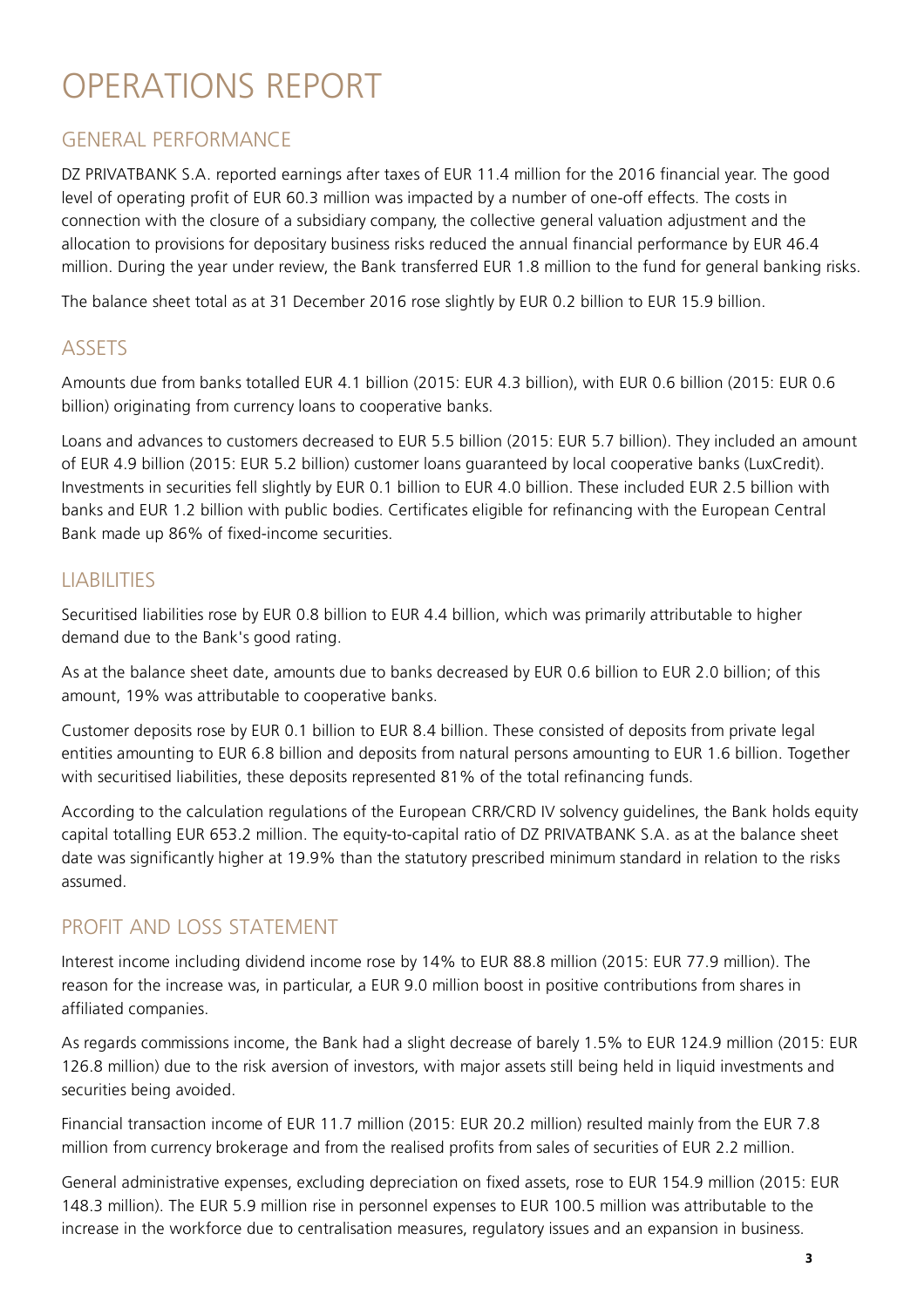General administrative expenditure rose by EUR 0.7 million to EUR 54.4 million (2015: EUR 53.7 million).

Scheduled depreciation on intangible and tangible assets fell by 39% to EUR 10.8 million (2015: EUR 17.5 million).

## APPROVAL OF THE ANNUAL FINANCIAL STATEMENTS AND APPROPRIATION OF PROFIT

The Board of Management proposed to the ordinary general meeting that the annual financial statements be approved and that an unchanged dividend of EUR 0.5 per share (totalling EUR 11.4 million) be paid to shareholders from the annual profit.

## EMPLOYEES

At the balance sheet date the Bank had 923 employees; this figure corresponds to an FTE figure of 847.

## RISK MANAGEMENT SYSTEM

An important feature of banking control is to ensure an effective system of risk management, which is the precondition for quantifying and controlling market, liquidity, default and operational risks, while at the same time enabling business opportunities to be seized. This should be regarded, in particular, against the backdrop of overall operations, sophisticated products and multi-layered risk factors.

The methods and procedures used within the risk management system and the stages of the process for identifying, quantifying, analysing, monitoring and controlling risk are regularly updated and improved. The Bank has an integrated risk-monitoring and control system to accomplish these tasks. All the risk limits and the Bank's ability to bear risk are monitored at fixed intervals and the Bank's risk, capital and liquidity strategy is adjusted when necessary.

Functioning independently, the Risk Control Department continuously ensures that all the measured risks remain within the limits approved by the Supervisory Board. All forms of risk are monitored and aggregated daily throughout the entire Bank and at Group level. All relevant committees and departments are kept up to date regarding the Bank's risk situation.

In addition to the balance sheet assets and liabilities, the Bank also uses derivative financial instruments to control risk. These essentially comprise currency and interest futures transactions. All these instruments are taken into account in full when controlling and monitoring market, default and liquidity risks.

Over the past year, the Bank complied, without exception, with the supervisory regulations relating to equity capital cover, liquidity and credit limits.

## **OUTLOOK**

No significant events relating to the 2016 financial year occurred after the balance sheet date.

In view of the improving global economic outlook towards the end of 2016, DZ PRIVATBANK is cautiously optimistic about the new year. Important economic indicators in the USA, Japan, Europe and also major emerging countries have, after an initially weak start to the year, recently shown visible gains. This is particularly reflected in the recovery of commodities markets.

In Europe, the still weak euro and the continuing expansive monetary policy should continue to support the economic momentum. Although during the year there were signs of a slow move away from the current extremely expansive trend, a standardisation of monetary policy in the eurozone cannot, however, be expected for some time. The resulting improvement in the employment environment continues to favour private consumption; nevertheless, in view of the rising pressure on prices, the contributions to growth from this will not reach the previous year's level.

The growth dynamic in the USA is expected to increase. Visible momentum should come in particular from the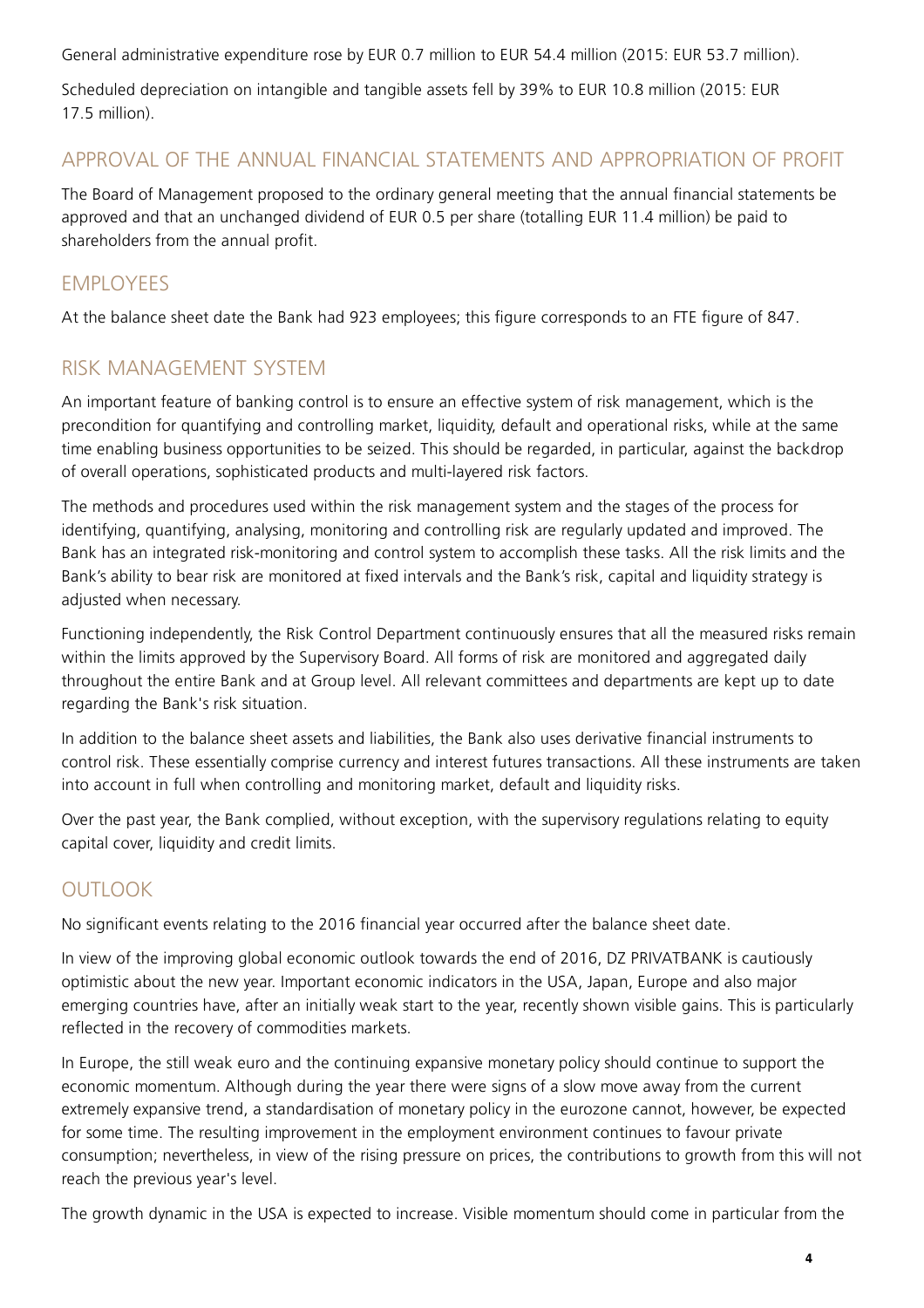recovery in the energy sector. In view of the rallying economic dynamic, the US central bank is likely to further tighten its monetary policy. Increased growth is also expected in Japan. In China, the government will definitely oppose a rapid decline in growth. However, the global economy is also exposed to risks. The still unclear economic policy of President Donald Trump is cause for considerable uncertainty. The UK Brexit negotiations and consequences will also be a stress factor. The eurozone's ongoing sovereign debt and banking crisis is also the cause of continuing uncertainty on the markets in 2017.

In view of this unsteady environment, investor sentiment is only cautiously optimistic. This is due to interest rate products not being expected to produce attractive returns in view of the still very low gains at present and the risks of price falls. On the other hand, the outlook on the international equities markets looks better, but the high risk environment will once again mean marked levels of volatility.

In our three business lines - private banking, loans and fund services - we expect continued growth in the current year. Nevertheless, the burdening effects of low and negative interest rates, pressures on margins and regulatory issues are still present, as is the case for the whole of the financial sector. Despite the careful cost management in our Bank, these continuing negative factors are likely to impact our earnings situation. As a consequence, we are also pursuing the initiatives to meet the constantly evolving digitisation strategy for DZ PRIVATBANK and establishing a management innovation approach across all sites.

## PRIVATE BANKING

Along with DZ PRIVATBANK's business volume of over EUR 18 billion, in the relevant segments of high net worth customers and private banking customers with assets of EUR 250,000 upwards (BVR net worth pyramid), the cooperative banking group is now one of the leading providers to high net worth corporate and private customers.

This joint positioning was achieved as a result of DZ PRIVATBANK, along with its two foreign sites and ten sites located in Germany, establishing itself as a central subsidiary service provider in the cooperative finance group. The private banking market initiative launched in 2011 was successfully completed. The challenges which need to be anticipated in the market and competitive environment are, however, manifold. Cooperative banks are forming increasingly large structures by merging. Their cooperative private banking expertise centres are facing different demands, primarily in consultancy services and also in products and services, which need to adjust to market conditions and the continuing low-interest phase. The upcoming regulatory measures (including MiFID II) will create changes to the existing subsidiary partnership models. Customer expectations in the business segment continue to evolve with a growing need for diversified and customised products and solutions.

DZ PRIVATBANK has taken decisive steps to change course to meet these requirements for specific target customers. Due to proven expertise in attracting new customers, gross inflows of EUR 3.9 billion were generated from all sites, a remarkable result in a competitive market environment. This exceeds the growth achieved in previous years and confirms the successful joint servicing of target customers with roughly 500 partner banks. With AuM exceeding EUR 500 million in asset management for foundations, the excellent sales cooperation with the cooperative banks and the convincing services targeted at specific groups is exemplary.

In close cooperation with the partner banks, DZ PRIVATBANK is prioritising improving profitability in the business line. For this purpose, in the context of sales planning in close association with DZ Bank Group companies, sales activities are being expanded and intensified. More consideration is being given to the integral approach by means of ethically sustainable asset management. We are also working on expanding our portfolio management approaches. As part of the advisory quality process introduced by the cooperative banking group, DZ PRIVATBANK, along with BVR and selected cooperative banks, is setting the course for a customer-focussed expansion stage.

## LOANS

DZ PRIVATBANK is well established as a financial specialist for monetary financing in the cooperative banking group. With a wide range of options for loans in all currencies marketed under the product name of LuxCredit,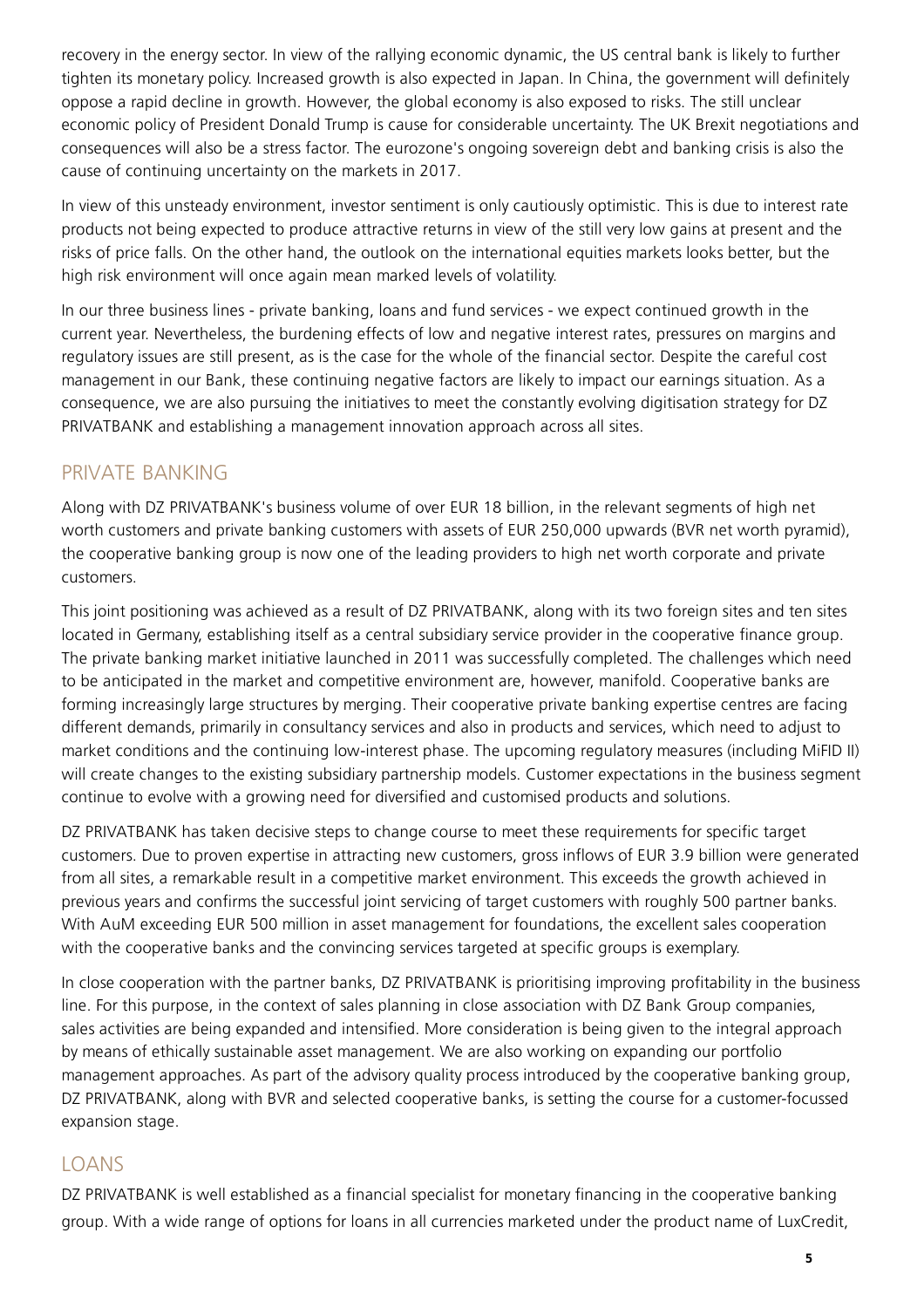the Bank intends, along with the cooperative banks, to further consolidate its competitive position. The lending business will, in 2017, once again be characterised by a diversification of the currency loan portfolio. The high proportion of loans thus far in Swiss francs under LuxCredit is therefore likely to further decrease. New business in Swiss francs is still especially concentrated in cross-border commuting regions, where customers should benefit from the continuing low interest rate environment. With the decline in Swiss franc loans, financing in euros and other currencies is becoming more and more the focus of our sales activities. Variable rate euro loans successfully round off the cooperative banks' own product offer.

We expect a further rise in demand for flexible finance options for pre- and intermediate financing as seasonal or EURIBOR loans with negative reference rates. By taking out loans in the relevant currency, future currency income, such as export losses, of an equivalent value of EUR 10,000 and upwards, can be hedged at the interest level of the target currency simply, flexibly and cheaply against possible currency fluctuations. This offer is increasingly appealing for corporate customers. For private customers, the flexibility of LuxCredit short-term and variable product options, for instance as a variable component for long-term financing of housing construction, is the most common source of demand and is driving growth accordingly. Simple and more secure processes are convincing our alliance partners to offer standardised euro loans as general consumer loans via DZ PRIVATBANK.

The market success of the cooperative banks in LuxCredit is conditional upon the constant improvement and expansion of our customer service concept, which encompasses on-site exchange in the cooperative banks along with training courses in our many forms of application. More training has been arranged for 2017 in the usage of our LuxCredit model calculator in the agree 21 bank application. Strategy and sales meetings, and on-the-job training along with regular telephone and mail contact are still important instruments in our sales support. Via various media, we notify our partner banks at regular intervals of sales and service topics. The new opportunities offered by digitalisation will also offer considerable advantages for targeted and timely communication. Our offer of webinars, which already had good participation rates last year, will be further expanded in 2017. They are designed and implemented based on specific product topics or individually for cooperative banks.

At a low administrative cost, LuxCredit finance supplements the product range of the cooperative banking group economically and flexibly. We would like to continue to maintain this standard.

## FUND SERVICES

In 2017, DZ PRIVATBANK intends to generate further profitable growth in the fund services business segment and to consolidate its strong competitive position, which has been constantly expanded over the past few years with extensive fund services and the specialist expertise recognised in the market by the cooperative banking group companies, banks and independent asset managers The intensive cooperation with Union Investment, DZ Bank Group's investment company, has been reflected in the comprehensive perception of the depository function and is also reflected in its growth strategy abroad.

In the business with fund initiators such as banks, asset managers or family offices, DZ PRIVATBANK, together with its IPConcept subsidiaries in Luxembourg and Switzerland, is planning to further expand its market leadership in its core German-speaking markets. By constantly optimising procedures, the modern and powerful IT infrastructure and the skills of our employees, customised service packages will be offered across the entire value-added fund management chain. These customised packages must fulfil the many and completely different needs of the fund initiators in order to create significant added value and to generate future growth for them.

In 2017, a further priority will be to adapt to new regulatory conditions. Primarily, the revision of the Markets in Financial Instruments Directive (MiFID II), which aims for increased market transparency, investor protection and harmonisation across the EU in the supervision of financial service companies, requires the commitment of substantial resources.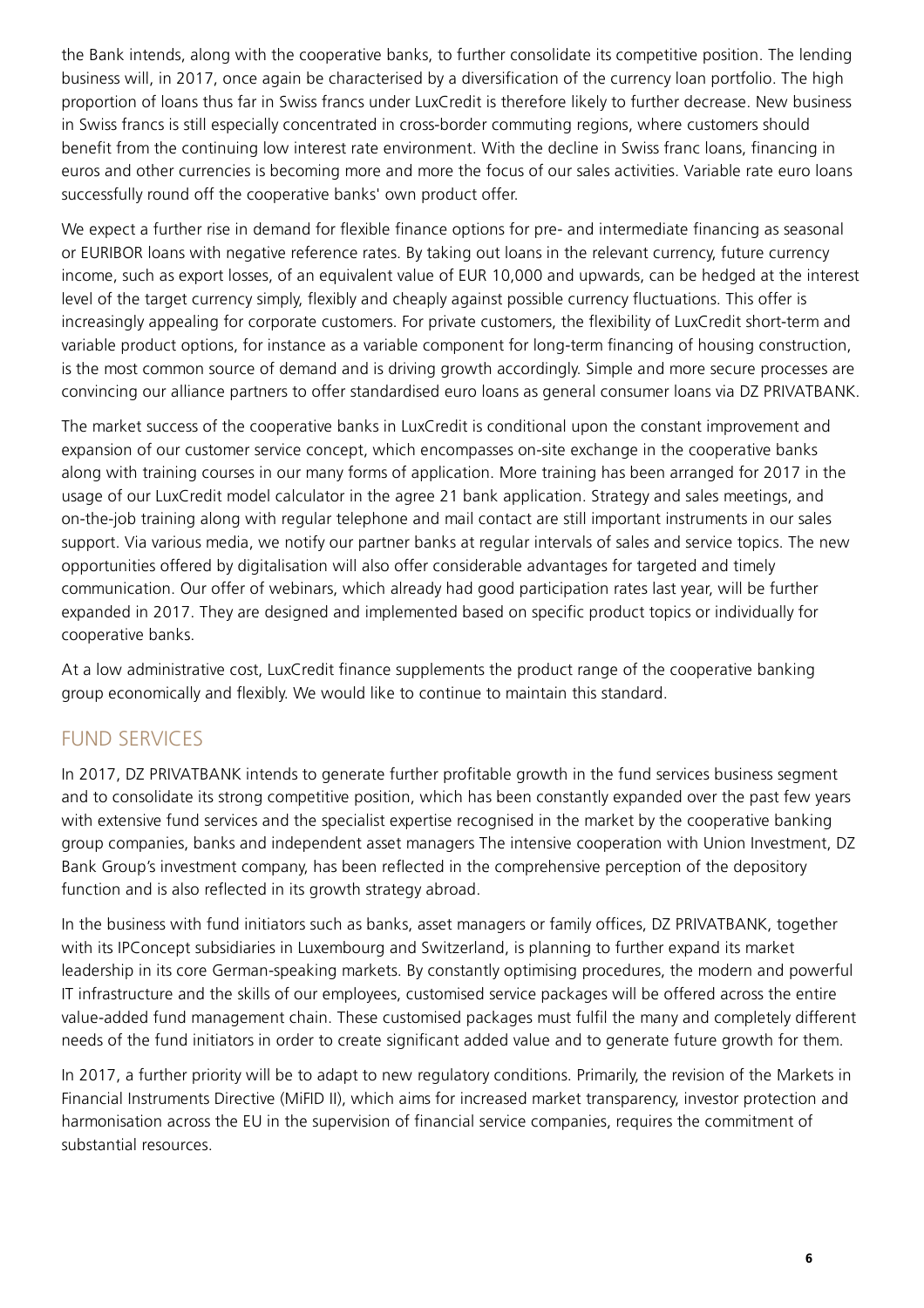## THANKS

contributed to the company's success and to the achievement of our common goals in 2016. Our sincere thanks also go to the cooperative banks and to our private and institutional customers for their confidence in us. We would like to thank our employees for their tireless service and outstanding commitment, which significantly

Luxembourg, 17 February 2017

The Board of Management

Dr. Stefan Schwab Ralf Bringmann Richard Manger Dr. Frank Müller Chairman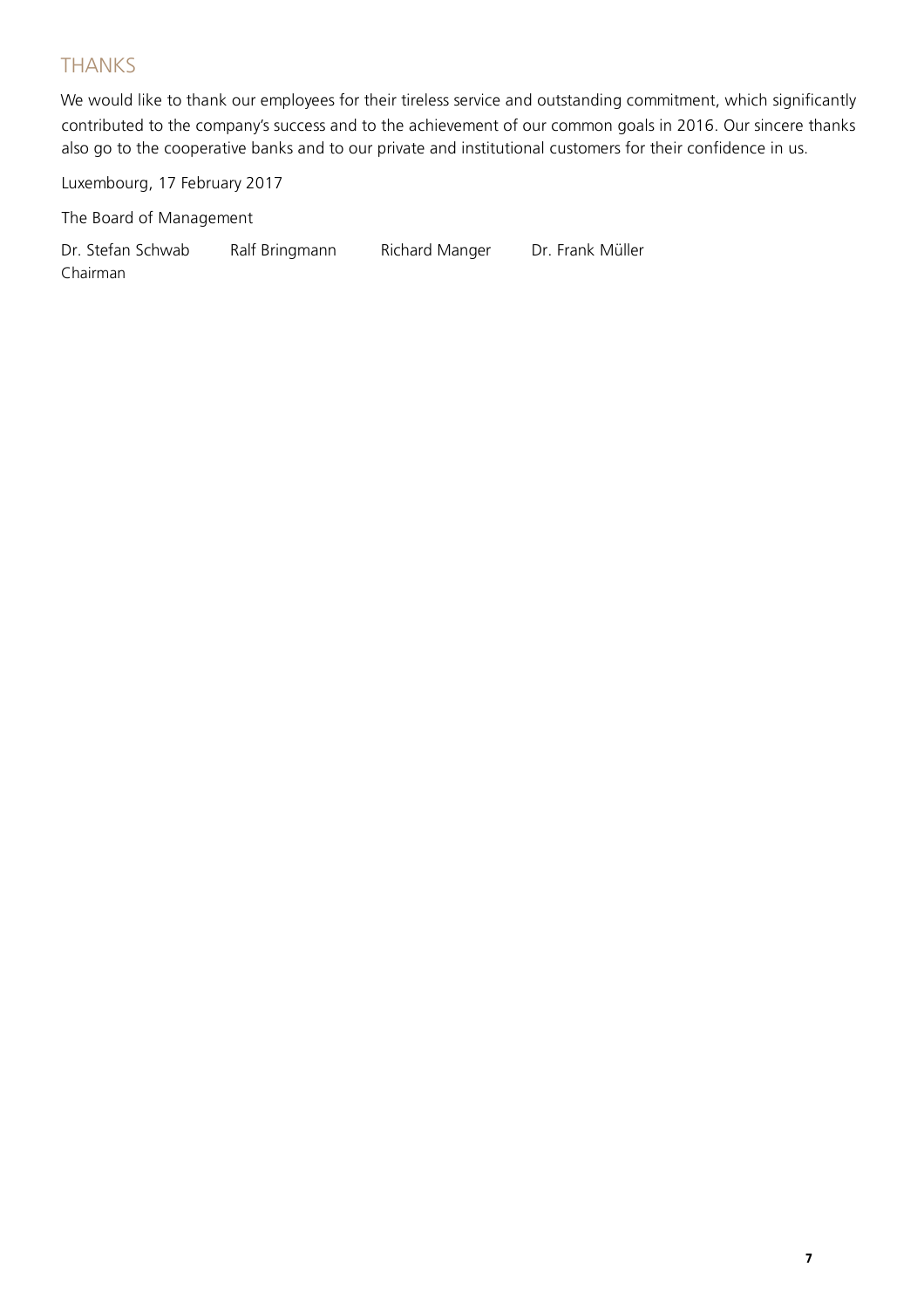## ANNUAL FINANCIAL STATEMENTS

## BALANCE SHEET AS AT 31 DECEMBER 2016

ASSETS

|                                                                                |                 | 31/12/2016      | 31/12/2015      |
|--------------------------------------------------------------------------------|-----------------|-----------------|-----------------|
|                                                                                | <b>EUR '000</b> | <b>EUR '000</b> | <b>EUR '000</b> |
| Cash, credit balances at central issuing banks and post office cheque accounts |                 | 1,943,848       | 1,273,719       |
| Due from banks                                                                 |                 | 4,105,344       | 4,269,291       |
| a) Due on demand                                                               | 2,950,526       |                 | 2,250,697       |
| b) Other receivables                                                           | 1,154,818       |                 | 2,018,594       |
| Due from clients                                                               |                 | 5,474,997       | 5,672,667       |
| Bonds and other fixed-interest securities                                      |                 | 3,999,102       | 4,060,693       |
| a) Public issuers                                                              | 1,192,805       |                 | 1,403,233       |
| b) Other issuers                                                               | 2,806,297       |                 | 2,657,460       |
| Equities and other variable-interest securities                                |                 | 3,858           | 3,975           |
| Shares in affiliated companies                                                 |                 | 187,767         | 200,852         |
| Intangible assets                                                              |                 | 7,310           | 11,529          |
| Tangible fixed assets                                                          |                 | 46,962          | 48,338          |
| Other assets                                                                   |                 | 49,149          | 109,202         |
| Accruals and deferrals                                                         |                 | 95,387          | 99,623          |
| <b>Total assets</b>                                                            |                 | 15,913,724      | 15,749,889      |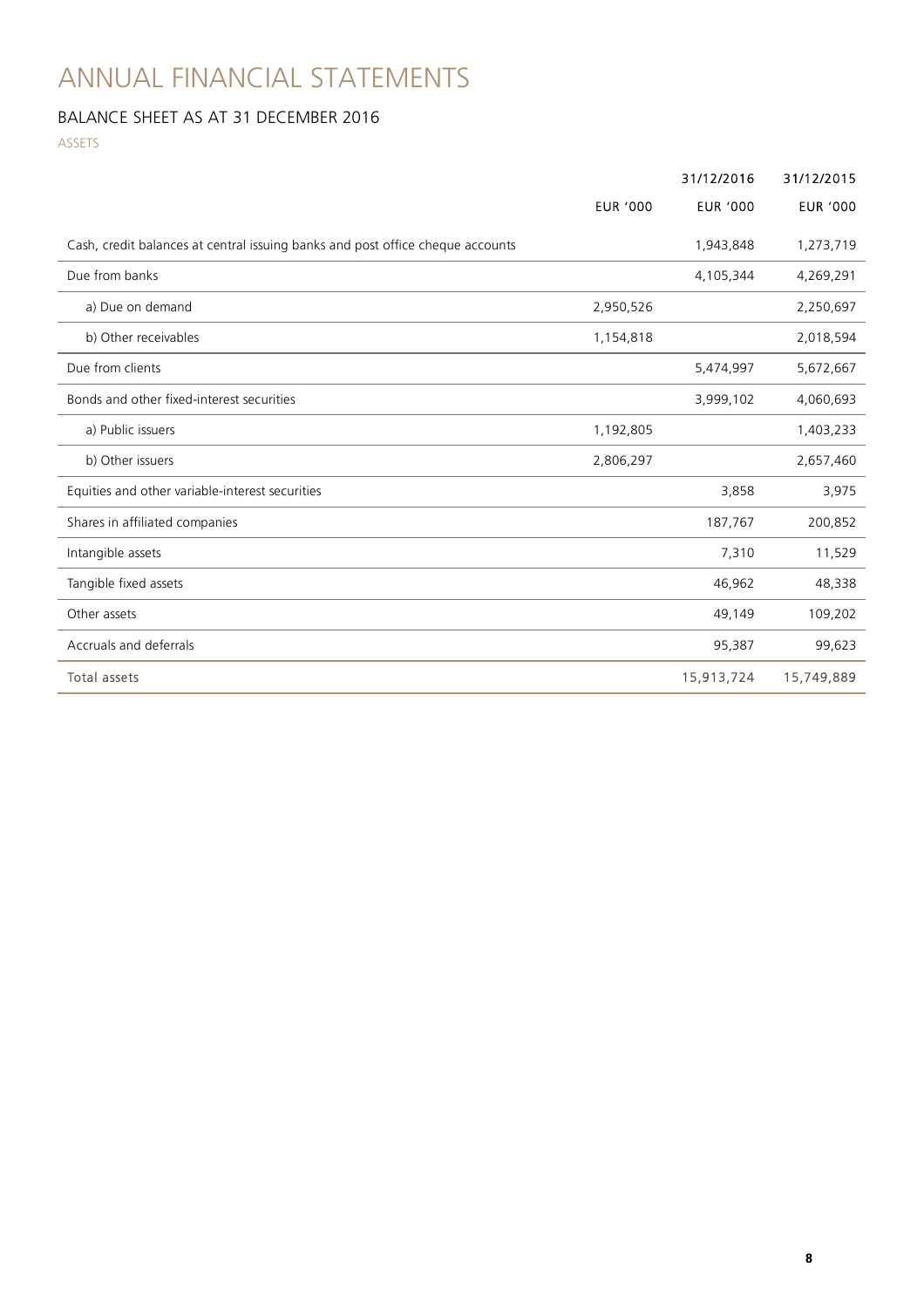|                                                                                  |                 | 31/12/2016      | 31/12/2015      |
|----------------------------------------------------------------------------------|-----------------|-----------------|-----------------|
|                                                                                  | <b>EUR '000</b> | <b>EUR '000</b> | <b>EUR '000</b> |
| Liabilities to banks                                                             |                 | 2,040,257       | 2,583,521       |
| a) Due on demand                                                                 | 145,388         |                 | 348,253         |
| b) With an agreed maturity or notice period                                      | 1,894,869       |                 | 2,235,268       |
| Liabilities to clients                                                           |                 | 8,438,665       | 8,297,745       |
| Other liabilities                                                                | 8,438,665       |                 |                 |
| a) Due on demand                                                                 | 7,431,497       |                 | 7,453,314       |
| b) With an agreed maturity or notice period                                      | 1,007,168       |                 | 844,431         |
| Securitised liabilities                                                          |                 | 4,399,037       | 3,641,602       |
| a) Issued debt instruments                                                       | 1,849,118       |                 | 1,562,847       |
| b) Other                                                                         | 2,549,919       |                 | 2,078,755       |
| Sundry liabilities                                                               |                 | 22,921          | 29,887          |
| Accruals and deferrals                                                           |                 | 151,145         | 330,943         |
| Provisions                                                                       |                 | 93,248          | 100,626         |
| a) Provisions for pensions and similar obligations                               | 6,099           |                 | 2,966           |
| b) Provision for taxation                                                        | 16,334          |                 | 37,966          |
| c) Other provisions                                                              | 70,815          |                 | 59,694          |
| Subordinated loans (external)                                                    |                 | 15,000          | 15,000          |
| Fund for general banking risks                                                   |                 | 112,800         | 111,000         |
| Subscribed capital                                                               |                 | 116,555         | 116,555         |
| Offering premium                                                                 |                 | 426,973         | 426,973         |
| Reserves                                                                         |                 | 85,741          | 84,655          |
| a) Statutory reserves                                                            | 11,655          |                 | 11,655          |
| b) Other reserves                                                                | 74,086          |                 | 73,000          |
| Profit for the year                                                              |                 | 11,382          | 11,382          |
| <b>Total liabilities</b>                                                         |                 | 15,913,724      | 15,749,889      |
| <b>BALANCE SHEET ITEMS</b>                                                       |                 |                 |                 |
| Contingent liabilities                                                           |                 | 44,725          | 44,621          |
| incl.: Liabilities from sureties and liability from the placing<br>of securities |                 | 44,725          | 44,621          |
| Credit risks                                                                     |                 | 28,241          | 25,779          |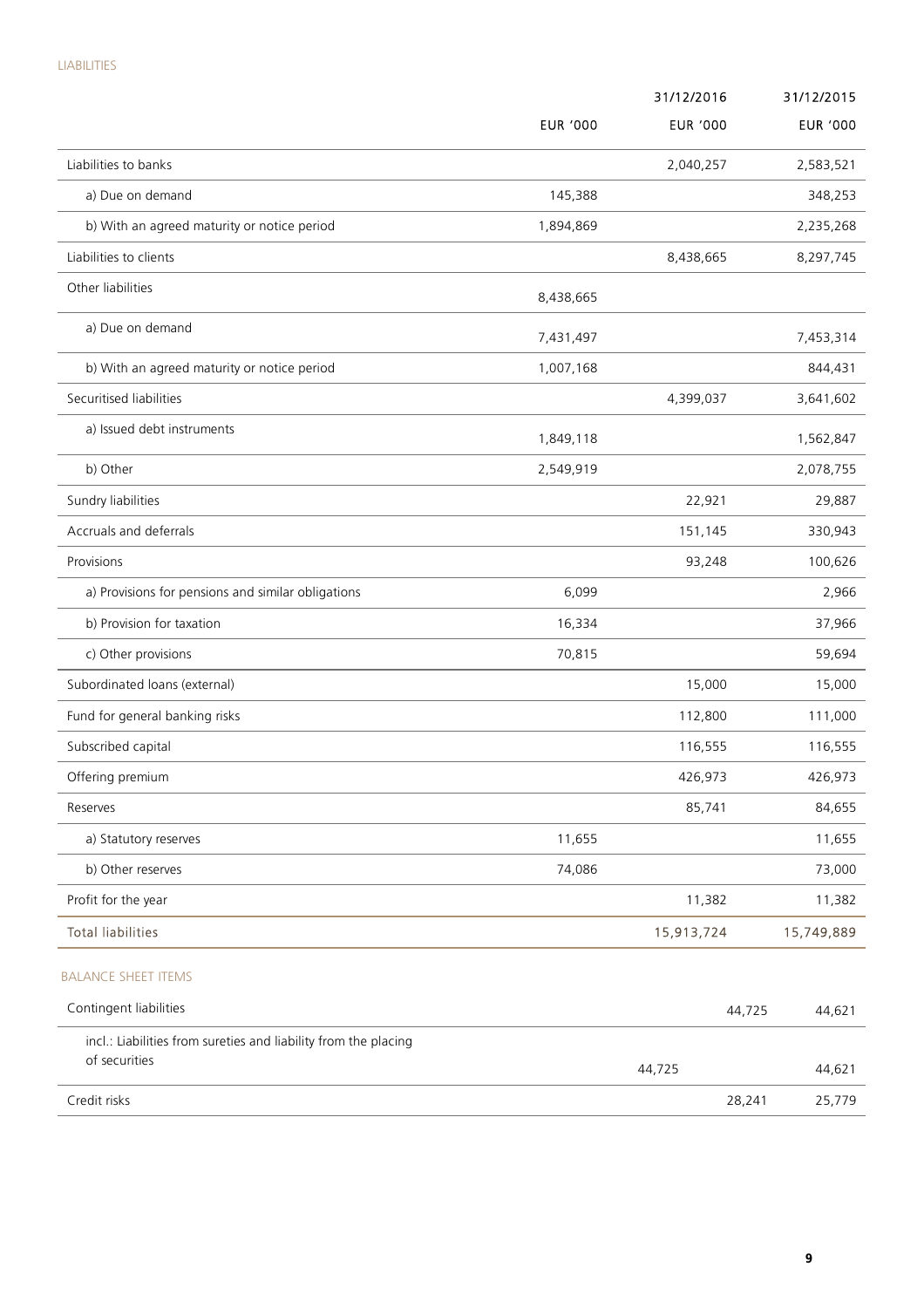## PROFIT AND LOSS ACCOUNT 2016

|                                                                                                                                                                    |                    | 2016               | 2015               |
|--------------------------------------------------------------------------------------------------------------------------------------------------------------------|--------------------|--------------------|--------------------|
|                                                                                                                                                                    | <b>EUR</b><br>'000 | <b>EUR</b><br>000' | <b>EUR</b><br>'000 |
| Interest income and similar income                                                                                                                                 |                    | 302,701            | 296,041            |
| incl. fixed-interest securities                                                                                                                                    | 80,010             |                    | 91,707             |
| Interest expenditure and similar costs                                                                                                                             |                    | $-225,206$         | $-220,331$         |
| Income from securities                                                                                                                                             |                    | 11,288             | 2,203              |
| a) Income from equities, shares and other variable-interest securities                                                                                             | 85                 |                    | 0                  |
| b) Income from holdings in affiliated companies                                                                                                                    | 11,203             |                    | 2,203              |
| Commission income                                                                                                                                                  |                    | 160,342            | 165,645            |
| Commission expenses                                                                                                                                                |                    | $-35,451$          | $-38,863$          |
| Result from financial transactions                                                                                                                                 |                    | 11,732             | 20,191             |
| Other operating income                                                                                                                                             |                    | 8,719              | 8,802              |
| General administrative costs                                                                                                                                       |                    | $-154,900$         | $-148,279$         |
| a) Personnel expenses                                                                                                                                              | 100,540            |                    | $-94,599$          |
| incl.:                                                                                                                                                             |                    |                    |                    |
| - Wages and salaries                                                                                                                                               | $-78,491$          |                    | $-75,430$          |
| - Social insurance                                                                                                                                                 | $-20,501$          |                    | $-18,051$          |
| incl.: Social insurance for pensions                                                                                                                               | $-10,955$          |                    | $-8,890$           |
| b) Other administrative costs                                                                                                                                      | $-54,360$          |                    | $-53,680$          |
| Depreciation and value adjustments on intangible and tangible assets                                                                                               |                    | $-10,754$          | $-17,495$          |
| Other operating expenditure                                                                                                                                        |                    | $-18,729$          | $-11,268$          |
| Depreciation and valuation adjustments on receivables and allocations to provisions for contingent<br>liabilities and credit risks                                 |                    | $-32,250$          | 0                  |
| Depreciation and value adjustments on securities expenses in relation to financial assets, on equity<br>interests and shares in affiliated companies               |                    | $-1,735$           | $-37,600$          |
| Income from the release of valuation adjustments on securities expenses in relation to financial<br>assets, on equity interests and shares in affiliated companies |                    | 112                | 407                |
| Allocation to the fund for general banking risks (Art. 63)                                                                                                         |                    | $-1,800$           | 0                  |
| Tax on the result of ordinary activities                                                                                                                           |                    | $-2,615$           | $-8,001$           |
| Operating income on ordinary activities after tax                                                                                                                  |                    | 11,454             | 11,452             |
| Other taxes, provided they are not included under the items above                                                                                                  |                    | $-72$              | -70                |
| Profit for the year                                                                                                                                                |                    | 11,382             | 11,382             |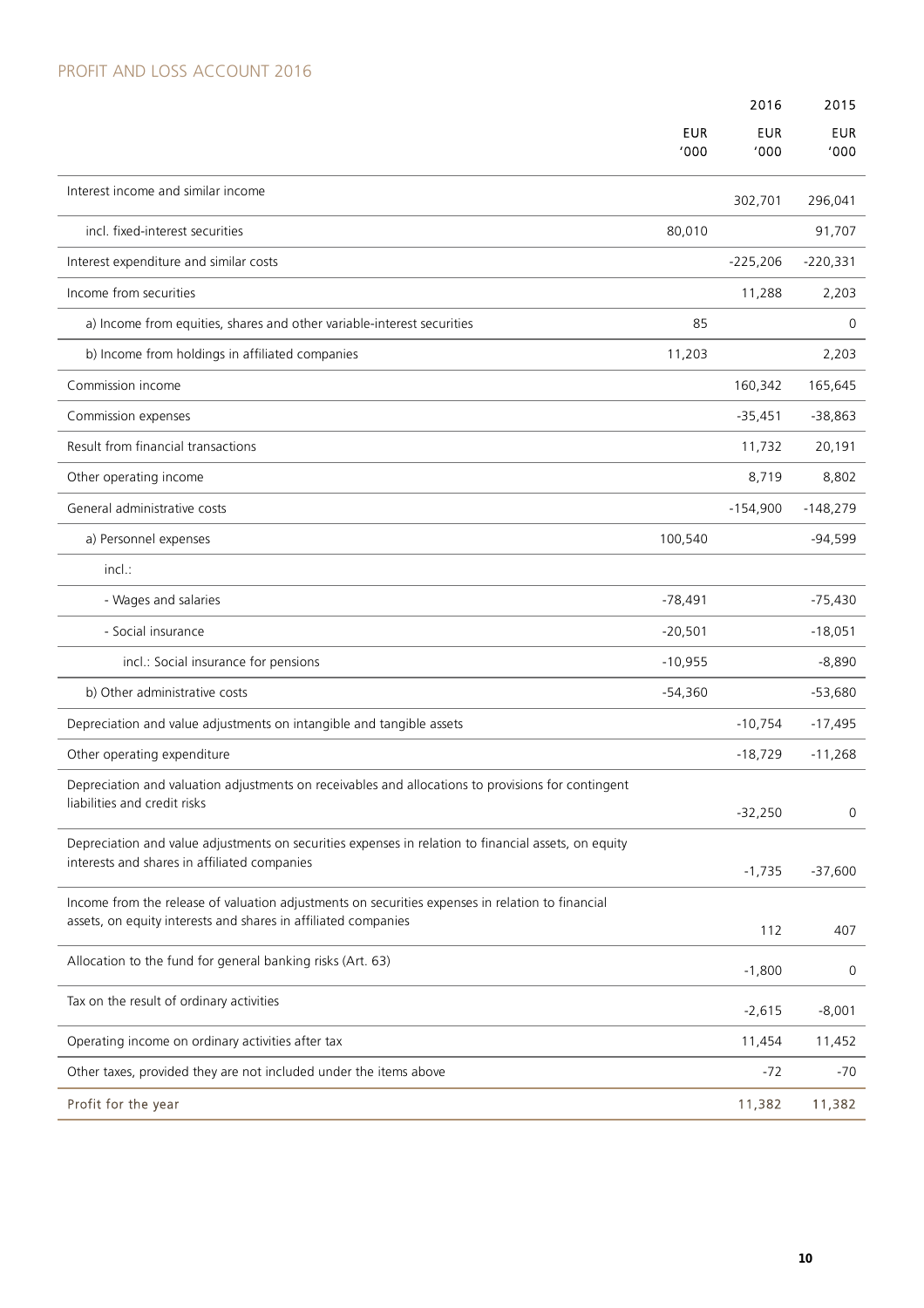## NOTES ON THE ANNUAL REPORT

## **GENERAL**

DZ PRIVATBANK S.A. (the Bank) was incorporated as a Société Anonyme under Luxembourg law on 28 December 1977. The duration of the Company is unlimited.

The registered office of DZ PRIVATBANK S.A. is located at: 4, rue Thomas Edison, L-1445 Strassen in the Grand Duchy of Luxembourg.

In accordance with the Articles of Association, the object of the Company is to conduct banking and financial operations of all kinds, for its own account and that of third parties, in and outside the Grand Duchy of Luxembourg, and all operations directly or indirectly connected therewith.

As at 31 December 2016, the Bank had eight branches represented across ten sites in Germany. The branches are used to coordinate subsidiary cooperation with the cooperative banks in Germany.

As at 31 December 2016, 90.7% of the Bank's capital was held by DZ BANK AG, Frankfurt am Main, and 9.3% by 354 cooperative banks in Germany. The post-tax returns of the Bank, measured against the balance sheet total, amounted to seven basis points in 2016.

Under Article 80 of the Law of 17 June 1992 covering the annual financial statements and consolidated financial statements of banks operating under Luxembourg law, the Bank is released from the obligation to prepare consolidated financial statements and a consolidated operations report if all shareholders who own less than 90% of the shares of the bank agreed to this. The annual financial statements of DZ PRIVATBANK S.A. are included in the consolidated financial statements of DZ BANK AG, which are filed at the Commercial Register in Frankfurt am Main.

The financial year corresponds to the calendar year. The balance sheet currency is the euro.

DZ BANK AG has issued a comfort letter for DZ PRIVATBANK S.A. confirming that it can meet its contractual obligations, apart from political risks, within the scope of its investment quota.

DZ PRIVATBANK S.A. has been a member of the protection scheme of the German Volksbanken Raiffeisenbanken cooperative financial network e.V. (BVR) since November 2011. Since 2016 it has been a member of the Luxembourg guarantee institutions "Fonds de garantie Luxembourg (FGDL)" and "Systeme d'indemnisation des investisseurs Luxembourg (SIIL)".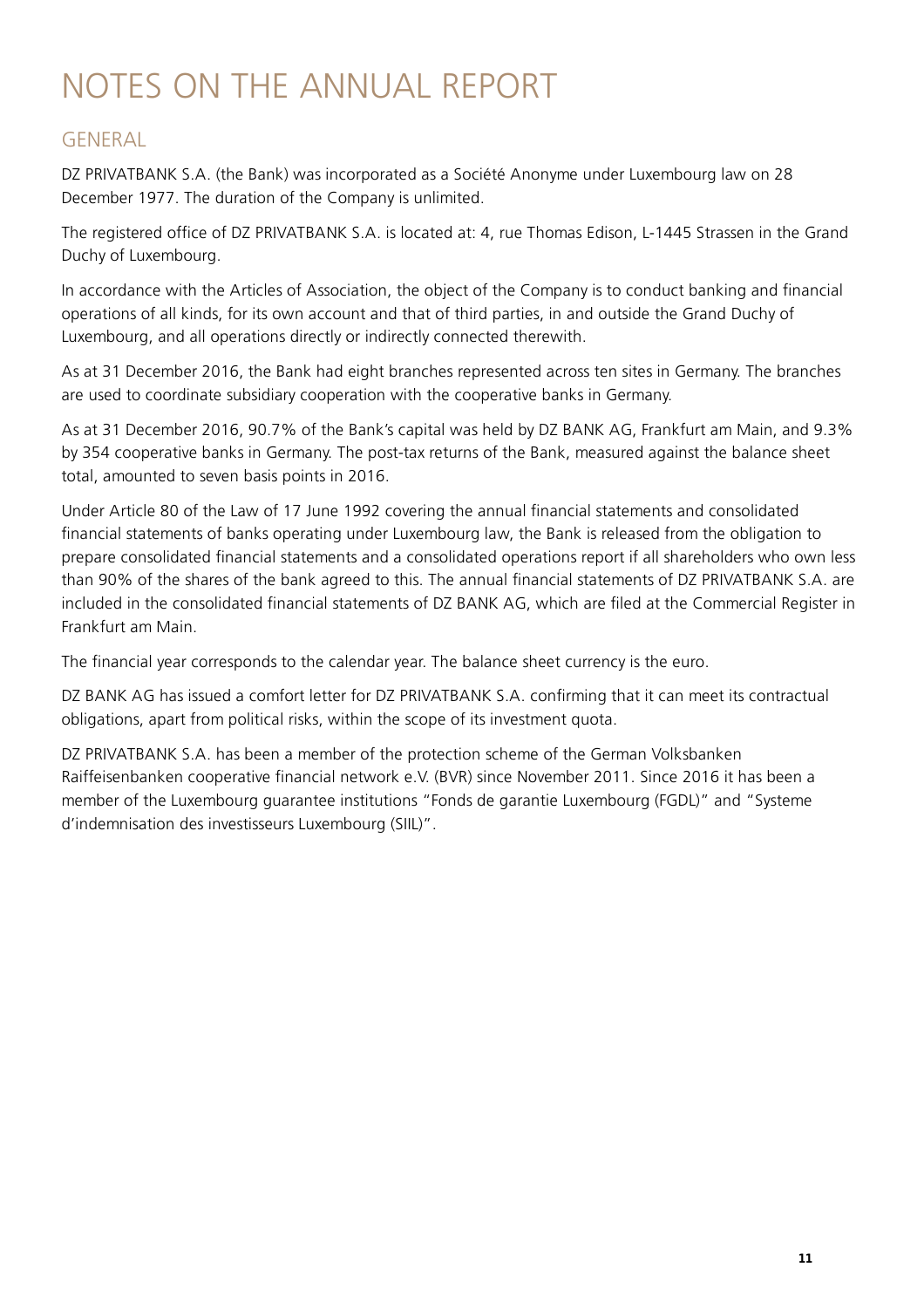## **VALUATION PRINCIPLES**

The annual financial statements are prepared on the basis of statutory regulations in Luxembourg and, in particular, in accordance with the provisions of the Law of 17 June 1992 on annual financial statements and consolidated financial statements of banks operating under Luxembourg law. Balance sheet policy and valuation methods are determined by the Group. The Bank applies the following accounting principles and methods:

## A) CURRENCY CONVERSION

Assets and liabilities in foreign currencies are posted in the relevant currency and are converted into the balance sheet currency according to the average spot price on the balance sheet date. Expenditure and income in foreign currencies are entered in the balance sheet currency on a daily basis at the respective day's middle rate.

As yet unsettled forward exchange transactions are valued at the forward rate for the remaining term applicable on the balance sheet date.

Insofar as balance sheet items are hedged with forward exchange deals, the valuation results are neutralised by allocating the items to accruals and deferrals. The difference between spot and forward rates (swap premiums) is recorded with a pro rata temporis effect on net income.

Currency losses from unhedged forward transactions are accounted for in the profit and loss account. Currency gains, however, are not reported.

## B) DERIVATIVE FINANCIAL INSTRUMENTS

Derivative financial instruments (swaps, options, futures, etc.) are valued individually at the market price according to the realisation and impartiality principle. However, valuation gains occurring within a portfolio at the same time as valuation losses are offset in one and the same currency while unrealised gains are in principle not recognised. There are also derivative positions for hedging purposes.

## C) TANGIBLE AND INTANGIBLE ASSETS

The valuation is carried out at acquisition or production cost, less scheduled depreciation, if the service life of these assets is limited. Minor value assets are posted directly as expenditure in the year of acquisition.

Irrespective of whether or not they have a limited service life, tangible and intangible assets are subject to value adjustments, with a view to quoting them at the lower value applicable on the balance sheet date, if the value depreciation can be assumed to be permanent. Value adjustments are dissolved if the reasons for their formation no longer apply.

The scheduled depreciation and impairments are as follows:

| <b>Buildings</b>                    |        |
|-------------------------------------|--------|
| • Installations                     | 2%     |
| • Furniture, fittings and equipment | 10 %   |
| at the head office in Luxembourg    | 25 %   |
| Branches in Germany                 | 7-33 % |
| • Intangible assets                 |        |
| Goodwill                            |        |
| Software and licences               | 20 %   |
|                                     | 25 %   |
|                                     |        |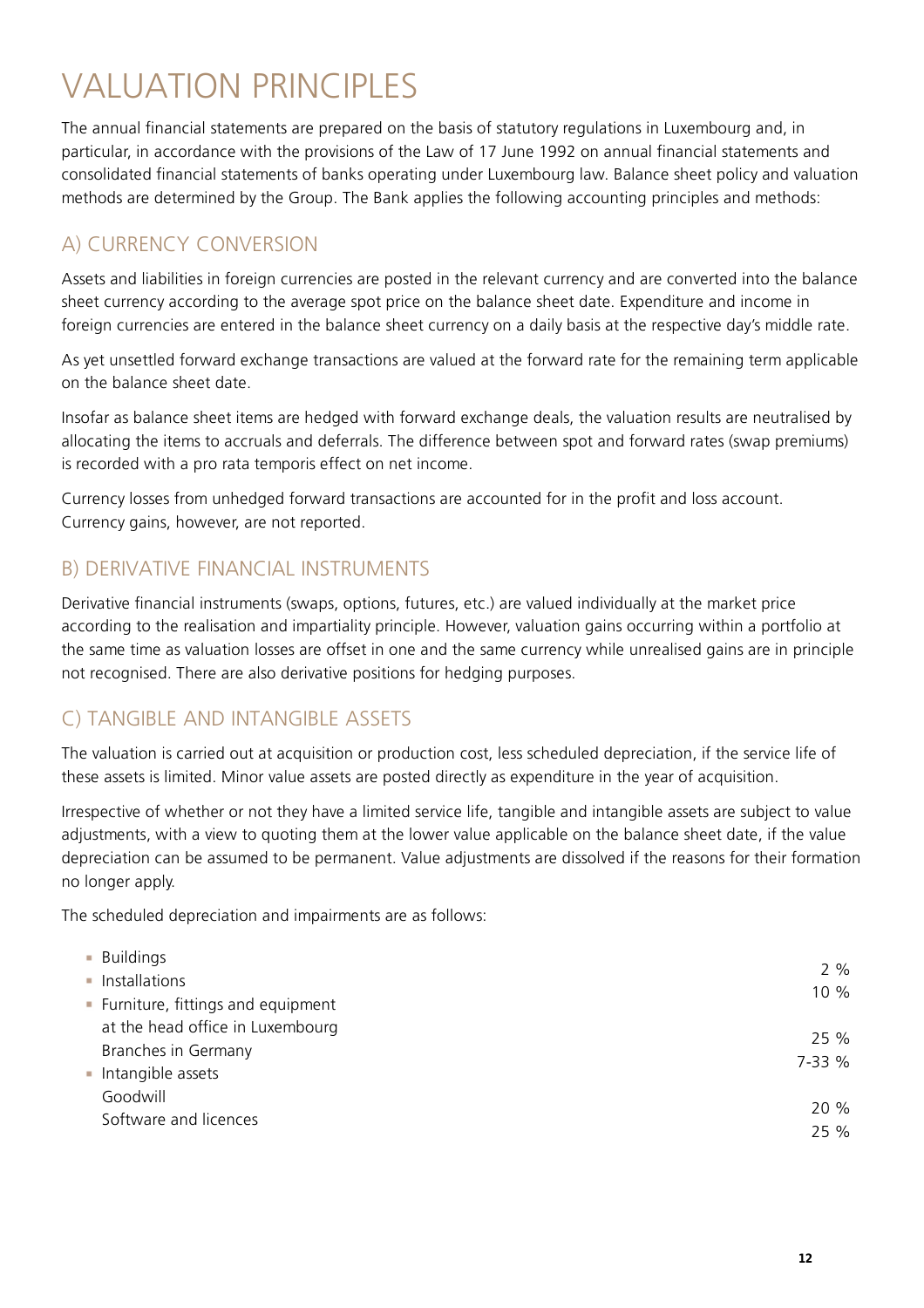## D) FINANCIAL ASSETS

Financial assets include equity interests, shareholdings in affiliated undertakings, bonds and other fixed-interest

securities, the purpose of which is to serve the Bank's business operations on a long-term basis, and which are expressly allocated to financial assets by the Board of Management.

The Bank's financial assets are valued at the acquisition cost. The cost prices are calculated according to the average method. In the event of reductions in value, value adjustments are made regardless of their duration. For certain securities that are linked to an asset swap, value adjustments are only made if the reduction in value is considered to be permanent.

Premiums are amortised for a proportional period of time. Discounts are recognised as income when due or sold. Discounts on securities, which are linked to an asset swap, are amortised for a proportional period of time.

## E) SHORT-TERM SECURITIES

Securities in the trading portfolio and liquidity investment holdings are classed as current assets. Unlike financial assets, these holdings are not intended to serve the Bank's business activities on a long-term basis.

The trading portfolio includes securities held for resale. The Bank has set a maximum retention period of 12 months for individual portfolios.

The Bank regards as liquid assets all shares purchased either to further its medium and long-term investment strategy, or to secure liquidity or boost its earnings, as well as securities that cannot be shown either in the trading or the investment portfolios.

Securities shown as current assets are valued according to the strict principle of lowest value, whereby stock exchange prices generally apply to securities with an active market. If no active market was available, the corresponding fair values would have been calculated on the basis of discounted cash models.

## F) RECEIVABLES

Receivables are shown on the balance sheet at their acquisition cost. The Bank's policy is to make itemised allowances wherever appropriate to hedge interest and default risks.

## G) VALUE ADJUSTMENTS AND PROVISIONS

Provisions are formed to the amount required, based on a reasonable commercial assessment.

Collective general valuation adjustments of the permissible amount are created based on the Luxembourg tax authority instruction of 16 December 1997. The risk assets calculated from the balance sheet and off-balance sheet transactions are used as the basis for determining the equity capital cover. The value adjustments are deducted from the corresponding asset items.

In order to cover possible future and as yet not quantifiable risks from the depositary business, provisions are created in the permitted fiscal amount applying the principle of prudence.

## H) LIABILITIES

Liabilities are reported at the amount repayable. Discounts and premiums are shown against pro rata income.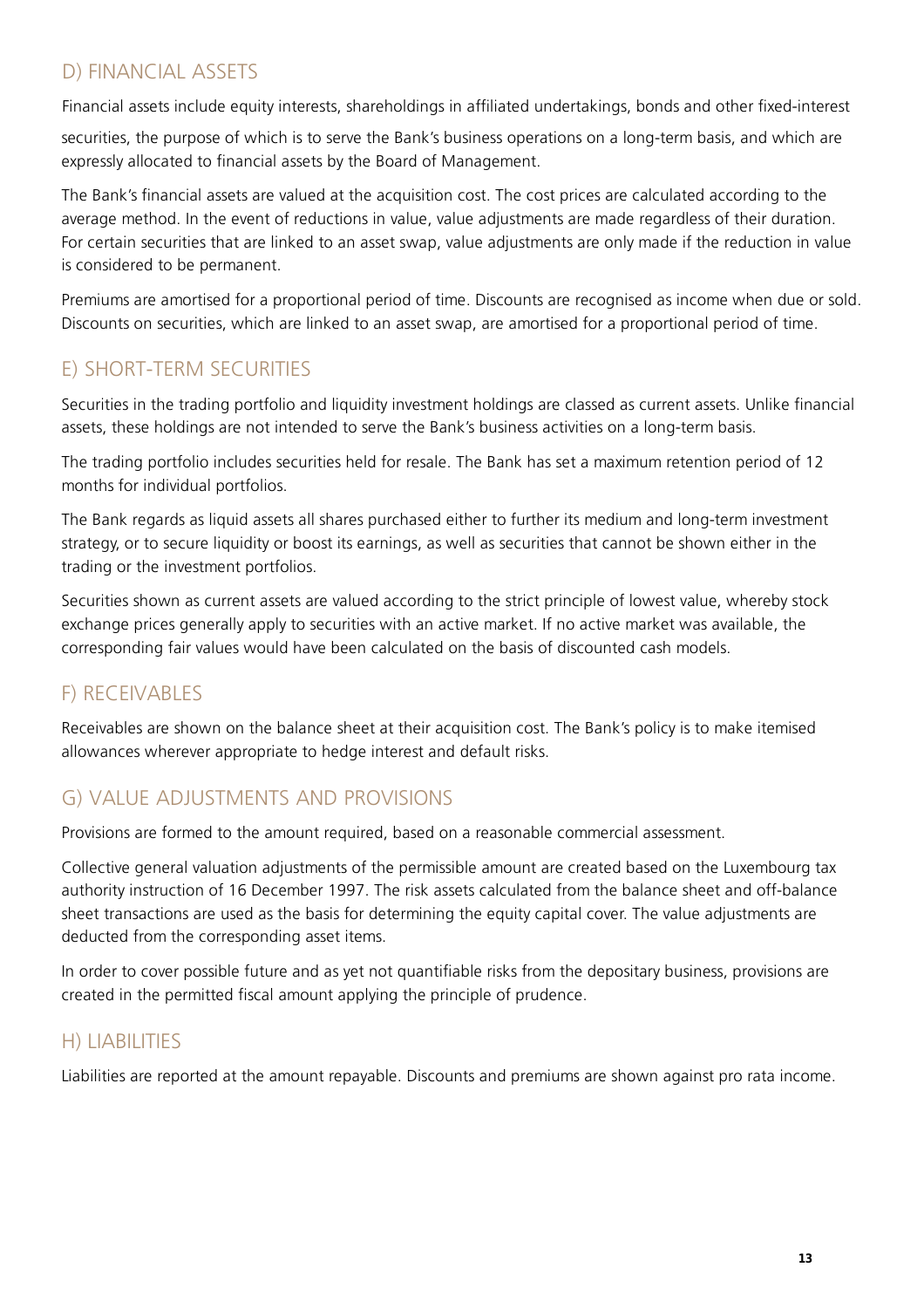## NOTES ON INDIVIDUAL ITEMS 2016

## BALANCE SHEET

(Balance sheet figures refer to 31 December of each year).

### BREAKDOWN OF RECEIVABLES BY RESIDUAL MATURITY

The following breakdown of receivables (apart from those payable on demand) is shown according to residual maturity:

|                              | Up to 3 months |       | Between 3 months<br>and 1 year |      |      | 1 to 5 vears | More than 5 years |      | Total |       |
|------------------------------|----------------|-------|--------------------------------|------|------|--------------|-------------------|------|-------|-------|
| in EUR million               | 2016           | 2015  | 2016                           | 2015 | 2016 | 2015         | 2016              | 2015 | 2016  | 2015  |
| Other receivables from banks | 771            | 1.369 | 191                            | 330  | 184  | 228          | 9                 | 91   | 1.155 | 2,019 |
| Due from clients             | 4.424          | 4.456 | 219                            | 306  | 356  | 440          | 136               | 104  | 5.135 | 5,306 |

Amounts due on demand from clients totalled EUR 340 million (2015: EUR 367 million).

#### BONDS AND OTHER FIXED-INTEREST SECURITIES

Bonds and other fixed-income securities totalling EUR 708 million (2015: EUR 681 million) are due within the next year.

In accordance with the retention option, the Bank has maintained value adjustments totalling EUR 14 million (2015: EUR 16.5 million), which are no longer justified.

Bonds and other fixed-income securities amounting to EUR 2,889 million (2015: EUR 2,544 million) are attributable to current assets. Part of fixed assets is an amount of EUR 1,110 million (2015: EUR 1,517 million), which includes debt instruments approved for refinancing, an amount of EUR 3,438 million (2015: EUR 3,611 million). Bonds of a nominal amount of EUR 2,302 million (2015: EUR 1,877 million) are in a valuation unit with hedging transactions; the market value of these securities amounts to EUR 2,411 million (2015: EUR 1,990 million). The corresponding market values of the hedging transactions amount to EUR -93 million (2015: EUR -101 million).

#### REPURCHASE TRANSACTIONS

On the balance sheet date, securities with a market value of EUR 376 million (2015: EUR 344 million) were delivered as genuine repurchase agreements.

## LISTED AND UNLISTED SECURITIES

|                                                 | Listed |          | Unlisted |                | Total |                |
|-------------------------------------------------|--------|----------|----------|----------------|-------|----------------|
| in EUR million                                  | 2016   | 2015     | 2016     | 2015           | 2016  | 2015           |
| Bonds and other fixed-interest securities       | 3,927  | 3.974    | 72       | 87             | 3.999 | 4.061          |
| Equities and other variable-interest securities | 0      | $\Omega$ | 4        | $\overline{4}$ | 4     | $\overline{4}$ |
| Shares in affiliated companies                  | 0      | $\Omega$ | 188      | 201            | 188   | 201            |
| Total                                           | 3,927  | 3.974    | 264      | 292            | 4,191 | 4.266          |

On the balance sheet date, an amount of securities of EUR 311 million (2015: EUR 194 million) were deposited as collateral.

#### SHARES IN AFFILIATED COMPANIES

The Bank holds shares in affiliated credit institutions totalling EUR 177.5 million (2015: EUR 198 million), in an affiliated financial institution EUR 3 million (2015: EUR 3 million), and in DZ PRIVATBANK Singapore Ltd. (in liquidation) EUR 7.3 million. Shares in affiliated companies in which the Bank has a stake of not less than 20% of the equity capital:

|                                  | Registered office | Holding in & | <b>Book value</b> | Equity  | Latest net profit figure |
|----------------------------------|-------------------|--------------|-------------------|---------|--------------------------|
| In EUR '000                      |                   |              | 2016              | $\star$ | $\star$                  |
| DZ PRIVATBANK (Schweiz) AG       | Zürich            | 100          | 177,500           | 162,729 | 181                      |
| DZ PRIVATBANK Singapore Ltd. **) | Singapore         | 100          | 7.267             | 7.267   | $-1.065$                 |
| IPConcept (Luxemburg) S.A.       | Luxembourg        | 100          | 3,000             | 4.580   | 4,441                    |

\*) as at the date of the latest annual financial statements

\*\*) currently in liquidation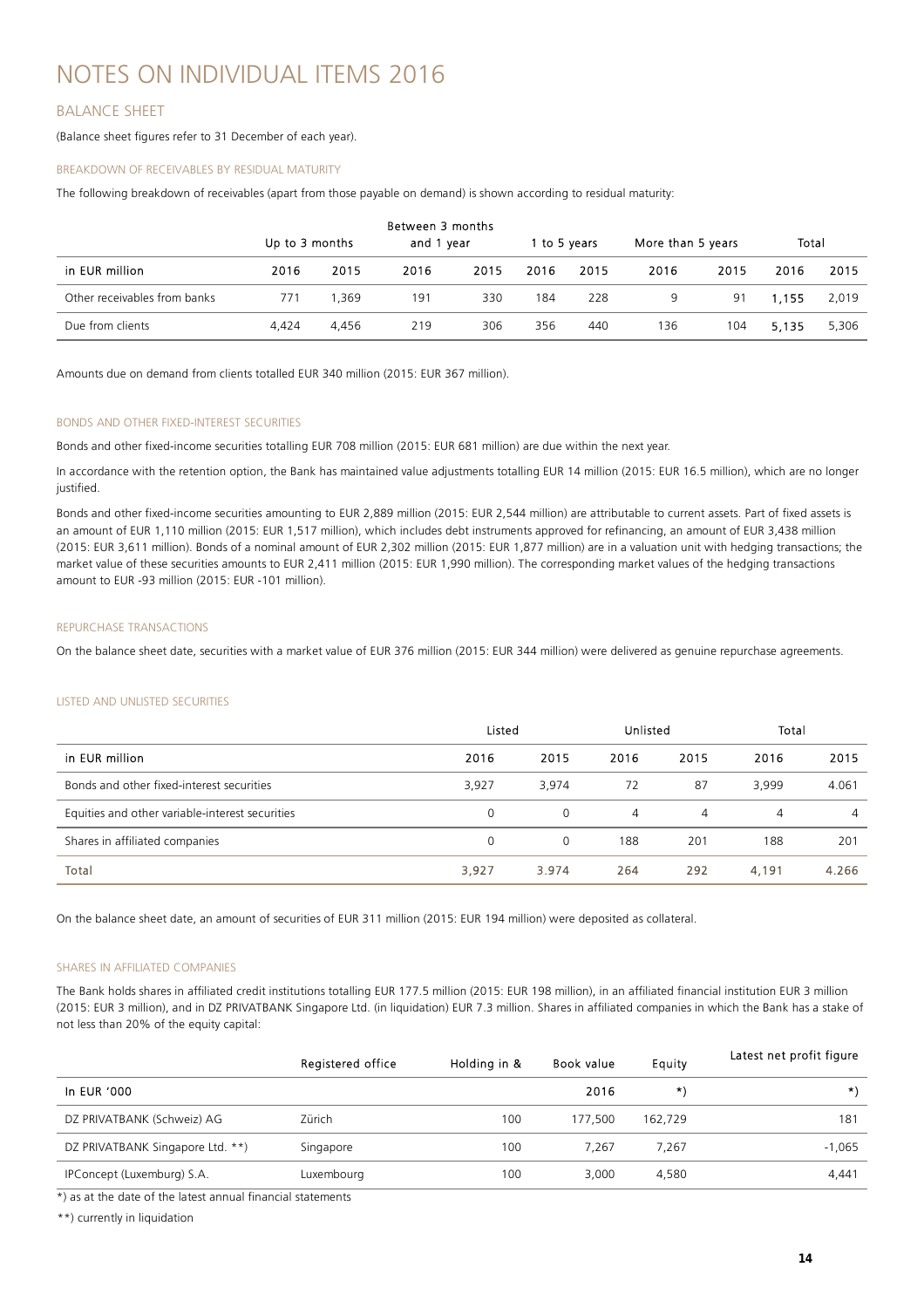During the reporting year, Europäische Genossenschaftsbank S.A. merged with DZ PRIVATBANK S.A. The effects of the merger (other revenue reserves of EUR 1.4 million and collective general valuation adjustments of EUR 0.1 million) were transferred to other revenue reserves and collective general valuation adjustments respectively without recognition as profit or loss.

#### OTHER ASSETS

| in EUR million       | 31/12/2016 | 31/12/2015      |
|----------------------|------------|-----------------|
| Tax assets           | 20         | 13 <sup>2</sup> |
| Other receivables    | 29         | 25              |
| Option premiums paid |            |                 |

The other receivables mainly include commission claims.

#### ACCRUALS AND DEFERRALS

Prepayments and accrued income of EUR 95.4 million are mainly comprised of EUR 58.7 million in deferred interest, as well as foreign currency adjustment items of EUR 25.6 million and upfront payments of EUR 11 million. Deferrals of EUR 151.1 million are mainly comprised of EUR 54.8 million in deferred interest, as well as foreign currency adjustment items of EUR 44.6 million, upfront payments of EUR 21.9 million and discounts of EUR 26.8 million.

## FINANCIAL ASSETS

The developments of financial assets over the course of the year can be shown as follows:

|                                                 |      | Shares in affiliated companies |                | Bonds and other<br>fixed-interest securities |       | <b>Total financial assets</b> |  |
|-------------------------------------------------|------|--------------------------------|----------------|----------------------------------------------|-------|-------------------------------|--|
| in EUR million                                  | 2016 | 2015                           | 2016           | 2015                                         | 2016  | 2015                          |  |
| Gross value as at 1 January                     | 244  | 244                            | 1,518          | 1,693                                        | 1,762 | 1,937                         |  |
| <b>Additions</b>                                | 0    | $\Omega$                       | 8              | 0                                            | 8     | $\Omega$                      |  |
| <b>Disposals</b>                                | 11   | $\mathbf{0}$                   | 413            | 176                                          | 424   | 176                           |  |
| Foreign exchange adjustments                    | 0    | 0                              |                |                                              | 1     |                               |  |
| Gross value as at 31 December                   | 233  | 244                            | 1,114          | 1,518                                        | 1,347 | 1,762                         |  |
| Cumulative value adjustments<br>as at 1 January | 45   | 43                             | 0              | 0                                            | 45    | 43                            |  |
| <b>Additions</b>                                | 0    | $\Omega$                       | $\overline{4}$ |                                              | 4     |                               |  |
| Net value as at 31 December                     | 188  | 201                            | 1,110          | 1,517                                        | 1,298 | 1,718                         |  |

#### TANGIBLE FIXED ASSETS

The performance of tangible assets during the year can be shown as follows:

|                                             | Land and buildings | Total tangible fixed assets<br>Furniture, fittings and equipment |      |      |      |      |
|---------------------------------------------|--------------------|------------------------------------------------------------------|------|------|------|------|
| in EUR million                              | 2016               | 2015                                                             | 2016 | 2015 | 2016 | 2015 |
| Gross value as at 1 January                 | 83                 | 83                                                               | 51   | 52   | 134  | 135  |
| <b>Additions</b>                            | $\mathbf 0$        | 0                                                                | 3    | C    | 3    |      |
| <b>Disposals</b>                            | $\Omega$           | 0                                                                | 12   | 3    | 12   |      |
| Gross value as at 31 December               | 83                 | 83                                                               | 42   | 51   | 125  | 134  |
| Accumulated additions for value adjustments | 43                 | 42                                                               | 35   | 44   | 78   | 86   |
| Net value as at 31 December                 | 40                 | 41                                                               |      |      | 47   | 48   |

The share of real property used by the Bank for its own business operations amounts to EUR 37 million.

#### INTANGIBLE ASSETS

The development in intangible assets over the course of the year can be shown as follows: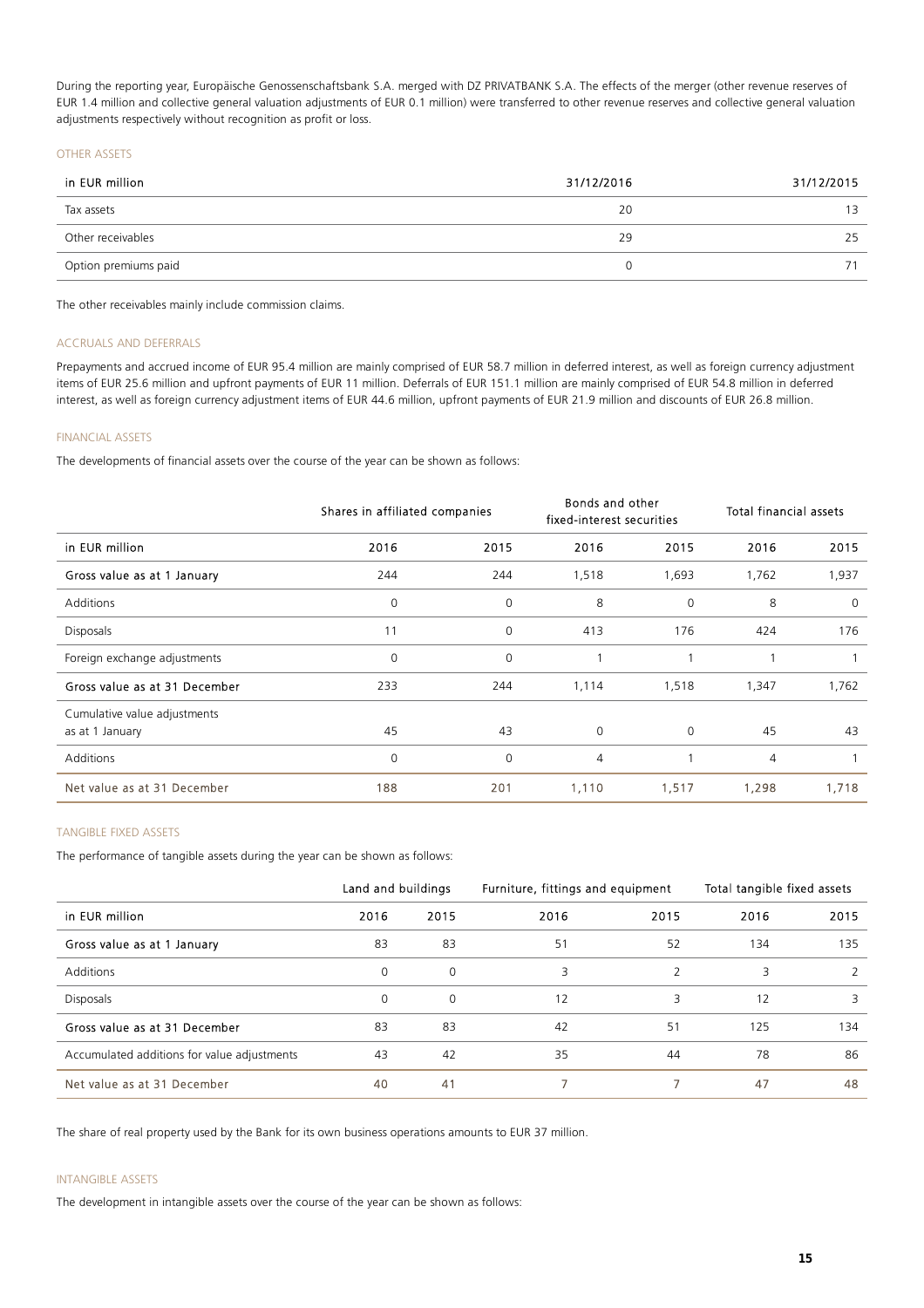|                                             | Purchased goodwill |                | Software/licences |          | Total intangible assets |          |
|---------------------------------------------|--------------------|----------------|-------------------|----------|-------------------------|----------|
| in EUR million                              | 2016               | 2015           | 2016              | 2015     | 2016                    | 2015     |
| Gross value as at 1 January                 | 39                 | 37             | 44                | 41       | 83                      | 78       |
| Additions                                   | $\Omega$           | $\overline{2}$ | 2                 | 3        | 2                       | 5        |
| <b>Disposals</b>                            | $\Omega$           | $\Omega$       | 3                 | $\Omega$ | 3                       | $\Omega$ |
| Gross value as at 31 December               | 39                 | 39             | 43                | 44       | 82                      | 83       |
| Accumulated additions for value adjustments | 36                 | 35             | 39                | 36       | 75                      | 71       |
| Net value as at 31 December                 | 3                  | 4              | 4                 | 8        |                         | 12       |

The gross value of goodwill as at 1 January 2016 relates to private customer portfolios acquired in 2011, 2012 and 2013. The capitalised goodwill is amortised over a period of five years. The net book value of software/licences was divided into software of EUR 2 million and licences of EUR 2 million.

## RECEIVABLES AND LIABILITIES TO/FROM AFFILIATED COMPANIES AND SUBORDINATED ASSETS

|                                           | Affiliated companies |       |  |  |
|-------------------------------------------|----------------------|-------|--|--|
| in EUR million                            | 2016                 | 2015  |  |  |
| Assets                                    | 568                  | 1,315 |  |  |
| Due from banks                            | 401                  | 1,198 |  |  |
| Due from clients                          | 27                   | 5     |  |  |
| Bonds and other fixed-interest securities | 140                  | 41    |  |  |
| Other assets                              | 0                    | 71    |  |  |
| Liabilities                               | 227                  | 1,104 |  |  |
| Liabilities to banks                      | 177                  | 949   |  |  |
| Liabilities to clients                    | 50                   | 155   |  |  |

There were no subordinated liabilities as at the balance sheet date.

#### ASSETS AND LIABILITIES IN FOREIGN CURRENCY

The equivalent value of balance sheet items in foreign currency was as follows:

| in EUR million | 2016  | 2015  |
|----------------|-------|-------|
| Assets         | 7,687 | 7,237 |
| Liabilities    | 6,863 | ,153  |

Open currency positions in the balance sheet are offset by corresponding off balance sheet foreign currency transactions.

## ACCUMULATED WRITE-OFFS ON PREMIUMS AND DISCOUNTS

Write-offs accumulated since the day of purchase on premiums and discounts charged/paid on bonds and other fixed-interest securities forming part of the financial assets amount to EUR 11.9 million and EUR -1.1 million respectively (2015: EUR 9.2 million (EUR -3.1 million).

### BREAKDOWN OF LIABILITIES ACCORDING TO RESIDUAL MATURITY

The following breakdown of liabilities (apart from those payable on demand) is shown according to residual maturity:

|                               | Up to 3 months |       | Between 3 months and 1 year |      |          | 1 to 5 years | More than<br>5 years |      | Total  |       |
|-------------------------------|----------------|-------|-----------------------------|------|----------|--------------|----------------------|------|--------|-------|
| in EUR million                | 2016           | 2015  | 2016                        | 2015 | 2016     | 2015         | 2016                 | 2015 | 2016   | 2015  |
| Liabilities to banks          | 564, ا         | 1,713 | 322                         | 507  | 9        | 10           | 0                    | 5.   | 895. ا | 2,235 |
| Other amounts due to clients  | 874            | 715   | 120                         | 95   | 3        | 24           | 10                   | 10   | 1.007  | 844   |
| Bonds issued                  | 0              | 0     | 842                         | 164  | 693      | .328         | 314                  | 71   | 1.849  | 1,563 |
| Other securitised liabilities | 2,122          | 1,773 | 428                         | 204  | $\Omega$ | 0            | 0                    | 0    | 2.550  | .977  |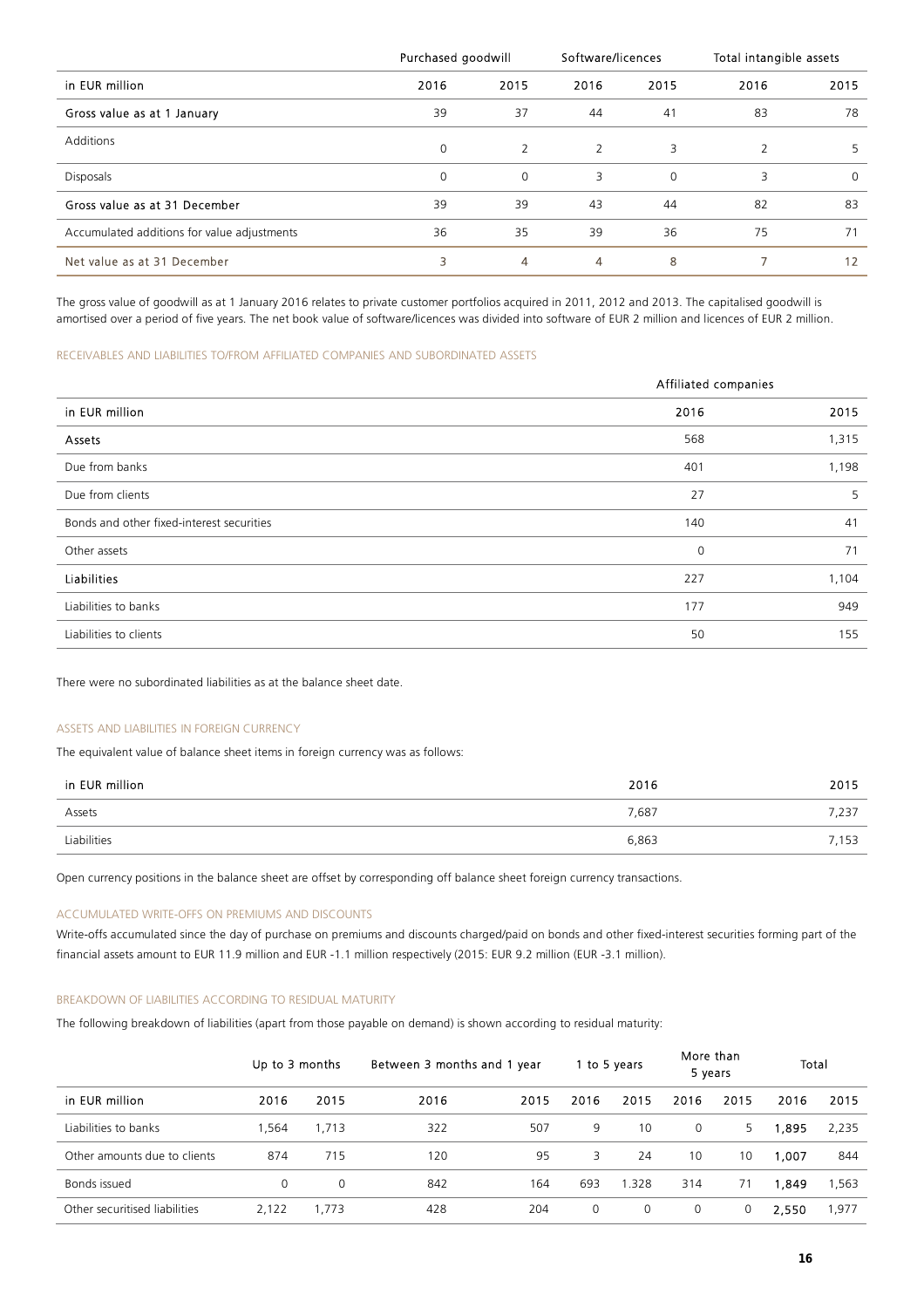The other securitised liabilities relate, inter alia, to the ECP programme. The volume of these rose slightly during the reporting year due to the market situation.

#### SUNDRY LIABILITIES

Composition according to the most important items:

| in EUR million           | 31/12/2016 | 31/12/2015 |
|--------------------------|------------|------------|
| Preferential liabilities |            |            |
| Redemption liabilities   |            | 15         |
| Sundry liabilities       |            | 13         |

The redemption liabilities essentially relate to maturing fund coupons. Sundry liabilities relate, inter alia, to open commission payments (EUR 0.8 million), outstanding administrative expenses (EUR 2.5 million) and liabilities towards pension funds (EUR 5.7 million).

## SUBORDINATED LOANS

As at the balance sheet date, the Bank reported subordinated external funds totalling EUR 15 million. The interest expense relating to these amounted to EUR 916,000 during the financial year. Subordinated bearer bonds of EUR 7.5 million are allocated to additional capital.

| In EUR '000  | moun) | 'erest rate | date<br>maturi |
|--------------|-------|-------------|----------------|
| Bearer bonds | 5,000 | . J. .      |                |

#### COLLECTIVE GENERAL VALUATION ADJUSTMENT

Tax-allowable collective general valuation adjustments of EUR 43.9 million (2015: EUR 11.7 million) are capitalised. An amount of EUR 32.2 million was added during the reporting year.

#### FUND FOR GENERAL BANKING RISKS

The fund is endowed with EUR 112.8 million for general banking risks (2015: EUR 111 million). An amount of EUR 1.8 million was added during the reporting year.

#### SUBSCRIBED CAPITAL

The subscribed capital amounts to EUR 116.6 million. The capital is divided into 18,281,925 fully paid-up A registered shares and 4,482,688 fully paid-up B registered shares of no par value.

#### RESERVES

Statutory reserves amount to EUR 11.7 million. In accordance with Article 72 of the law of 10 August 1915, 5% of the annual profit is required to be transferred to the reserve until it is equal to 10% of the subscribed capital. Statutory reserves may not be distributed. After the allocation (not carried to profit or loss) due to the merger with Europäische Genossenschaftsbank S.A., other reserves amount to EUR 74.1 million, of which EUR 56.6 million are earmarked for the purpose of settling the wealth tax.

#### LUXEMBOURG RESOLUTION FUNDS, DEPOSIT GUARANTEE SCHEMES AND INVESTOR COMPENSATION

Under the law of 18 December 2015 on the implementation of the BRRD (Bank Recovery and Resolution Directive) in Luxembourg law, EU Directive 2014/49/EU on deposit guarantee schemes and investor compensation was also implemented. The Luxembourg Deposit Guarantee Fund (Fonds de garantie des dépôts Luxembourg, FGDL) was founded under Article 154 of this Law. The Luxembourg investor compensation scheme (Système d'indemnisation des investisseurs Luxembourg, SIIL) was created under Article 156 of the same law.

These deposits are guaranteed up to an amount of EUR 100,000 and assets under custody up to an amount of EUR 20,000. However, the law stipulates that deposits which result from specific transactions or serve specific social or other purposes are covered for twelve months once over EUR 100,000 is paid in.

During 2016, DZ PRIVATBANK S.A. joined FGDL (in March 2016) and SIIL (in August 2016). In the event of a guarantee claim being made, the annual payment obligation of each member of the SIIL (ex-post procedure) is limited to 5% of the equity capital.

The Luxembourg Resolution Fund (Fonds de résolution Luxembourg, FRL) was established under Article 105 of the above-mentioned law. DZ PRIVATBANK S.A. paid a bank levy of EUR 2.3 million during the reporting year. The ADGL provision is used in a corresponding amount for these purposes. DZ

PRIVATBANK S.A. used the option to deposit 15% (EUR 0.3 million) of the bank levy as Irrevocable Payment Commitments (IPC). Exercising the option means that only 85% of the bank levy can be recognised in the income statement.

DZ PRIVATBANK S. A. is also, by means of a voluntary guarantee scheme, a member of the BVR protection scheme under the German Volksbanken Raiffeisenbanken cooperative financial network (BVR) in Germany. The German branches of DZ PRIVATBANK S.A. are legally dependent and, via the membership of DZ PRIVATBANK S.A., are in the legal deposit guarantee scheme in Luxembourg and the voluntary deposit guarantee scheme of the BVR. In order to meet guarantee obligations that are accepted by BVR for the collective guarantee scheme, DZ PRIVATBANK S.A. has assumed a guarantee obligation of EUR 4.8 million pursuant to the statute of the protection scheme.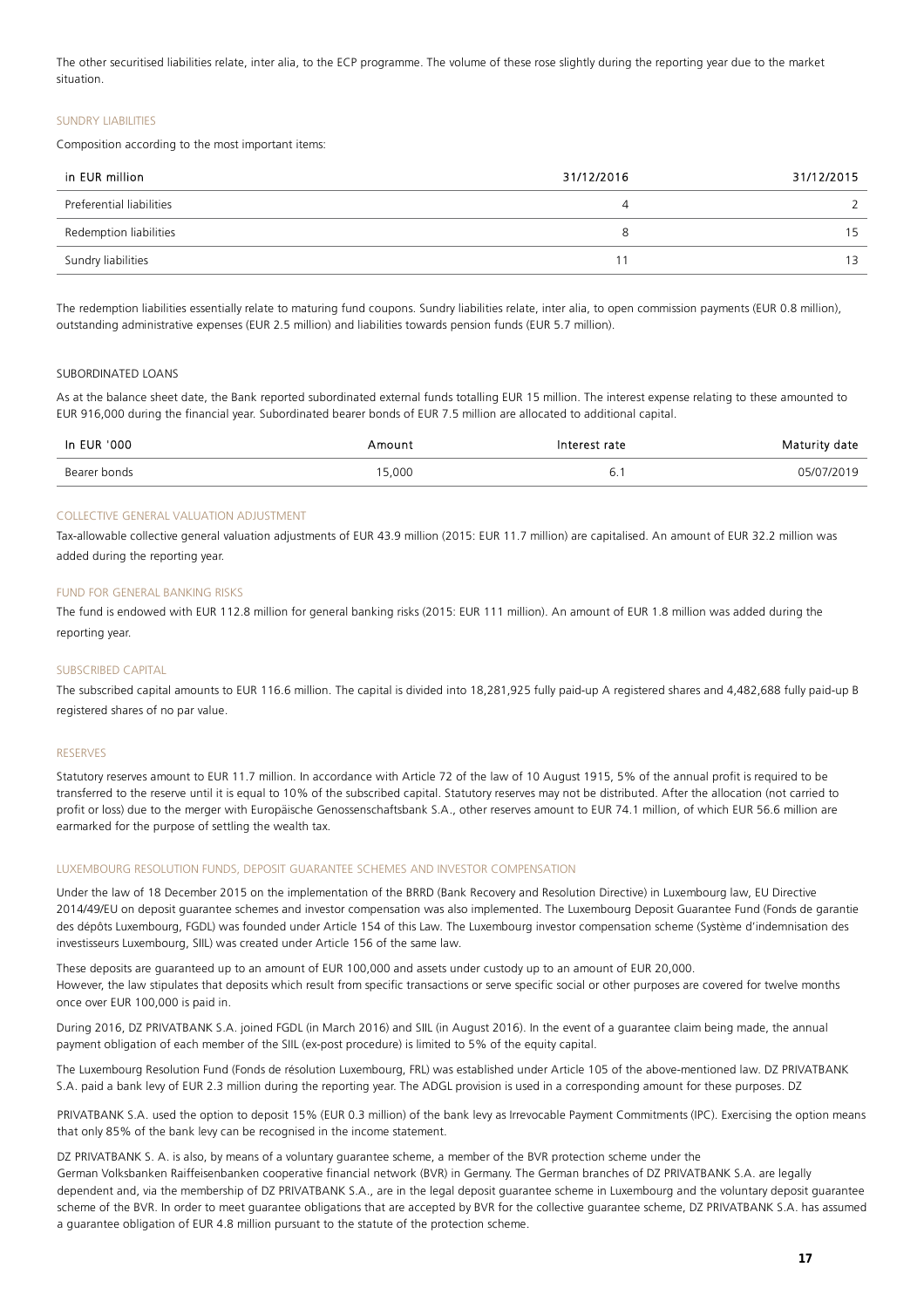## OFF BALANCE SHEET ITEMS

(Figures refer to 31 December of each year).

#### CONTINGENT LIABILITIES

The following contingent liabilities exist:

| in EUR million                          | 2016 | 2015 |
|-----------------------------------------|------|------|
| Guarantees and other credit substitutes | 41   | "4   |

As at 31 December 2016, contingent liabilities in relation to affiliated companies amounted to EUR 11.0 million (2015: EUR 11.0 million).

#### CREDIT RISKS

Credit risk is as follows:

| in EUR million                     | 2016 | 2015 |
|------------------------------------|------|------|
| Company loan commitments           |      | 26   |
| incl.: Forward purchases of assets |      |      |

As at the balance sheet date, there were no fixed lending commitments.

#### CURRENT FORWARD TRANSACTIONS (BY RESIDUAL MATURITY) EXCHANGE RATE LINKED TRANSACTIONS (NOMINALS)

|                                                       |        |                | <b>Between</b>         |             |          |              |          |                      |        |        |
|-------------------------------------------------------|--------|----------------|------------------------|-------------|----------|--------------|----------|----------------------|--------|--------|
|                                                       |        | Up to 3 months | 3 months<br>and 1 year |             |          | 1 to 5 years |          | More than<br>5 years |        | Total  |
|                                                       |        |                |                        |             |          |              |          |                      |        |        |
| in EUR million                                        | 2016   | 2015           | 2016                   | 2015        | 2016     | 2015         | 2016     | 2015                 | 2016   | 2015   |
| Forward exchange transactions on<br>organised markets |        |                |                        |             |          |              |          |                      |        |        |
| (futures/options)                                     | 773    | 836            | $\mathbf 0$            | $\mathbf 0$ | $\Omega$ | 0            | $\Omega$ | $\mathbf{0}$         | 773    | 836    |
| Forward exchange transactions                         |        |                |                        |             |          |              |          |                      |        |        |
| OTC (swaps/outrights)                                 | 14,057 | 21,302         | 2,799                  | 4,421       | 33       | 58           | 0        | 0                    | 16,889 | 25,781 |
| Interest rate and currency swaps                      | 0      | 240            | 322                    | 374         | 733      | 941          | 0        | 102                  | 1,055  | 1,657  |
| Non-value dated spot transactions                     | 406    | 483            | 0                      | 0           | 0        | 0            | 0        | 0                    | 406    | 483    |

These include transactions with affiliated companies amounting to EUR 2,178 million (2015: EUR 4,685 million).

#### INTEREST RATE-LINKED TRANSACTIONS (NOMINALS)

|                                  | Up to 3 months |       | Between<br>3 months<br>and 1 year |         | 1 to 5 years |       | More than<br>5 years |          |       | Total   |
|----------------------------------|----------------|-------|-----------------------------------|---------|--------------|-------|----------------------|----------|-------|---------|
| in EUR million                   | 2016           | 2015  | 2016                              | 2015    | 2016         | 2015  | 2016                 | 2015     | 2016  | 2015    |
| Interest rate swaps              | 208            | 203   | 538                               | 553     | 2,877        | 2.870 | ,267                 | 995      | 4,970 | 4,621   |
| Interest rate futures            | 7.662          | 6.875 | 703                               | 222.639 | 1,352        | 714   | 0                    | 0        | 9.717 | 230,138 |
| Options on organised markets     | 1,402          | 123   | 87                                | 0       | 0            | 0     | $\mathbf 0$          | 0        | 1,489 | 123     |
| Interest limit agreements (caps) | 3              | 104   | 0                                 | 0       | 0            | 0     | $\Omega$             | $\Omega$ | 3     | 104     |

Interest rate linked transactions that are not for hedging purposes include open positions amounting to EUR 70 million (2015: EUR 60 million); EUR 709 million (2015: EUR 650 million) relates to transactions with affiliated companies.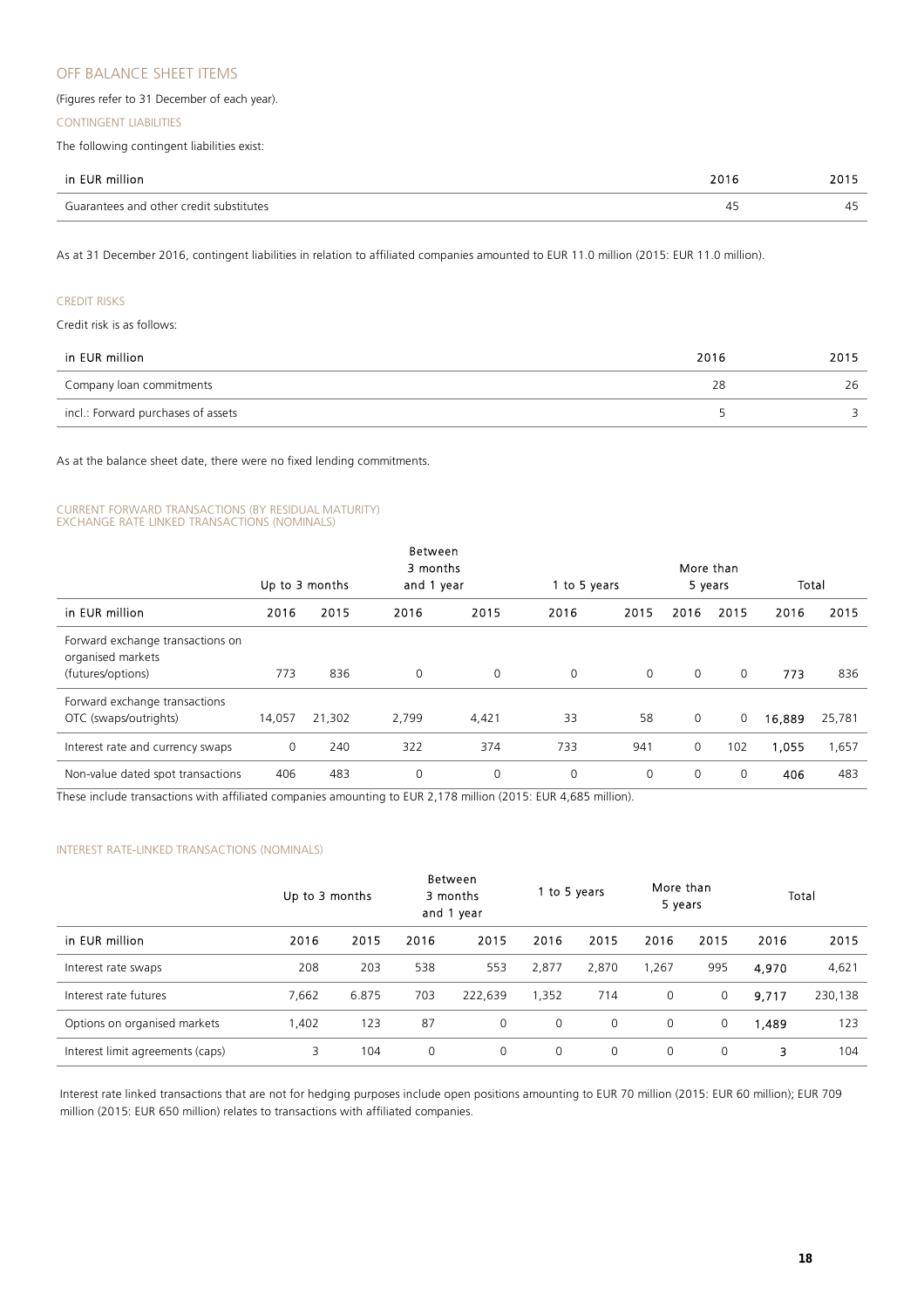|                                          | Up to 3 months |       | Between<br>3 months<br>and 1 year |      | 1 to 5 years |      | More than<br>5 years |      | Total |       |
|------------------------------------------|----------------|-------|-----------------------------------|------|--------------|------|----------------------|------|-------|-------|
| in EUR million                           | 2016           | 2015  | 2016                              | 2015 | 2016         | 2015 | 2016                 | 2015 | 2016  | 2015  |
| Futures on variable interest securities  | 12             |       | 0                                 | 5    | 2            | 3    | $\Omega$             | 0    | 14    | 15    |
| Options on variable interest securitites | 2.243          | 1.165 | 677                               | 400  | 322          | 135  | 0                    | 0    | 3.242 | 1.700 |

These transactions were conducted solely with other companies.

#### MANAGEMENT AND AGENCY SERVICES

The Bank provides the following management and agency services to third parties:

- **Investment advice or asset management**
- **Securities deposit and management**
- **Safe deposit box rental**
- **Trusteeship services**
- **Payment agent function**
- Custodian bank function
- **Services to cooperative banks**
- **Business procurement**

## PROFIT AND LOSS ACCOUNT

Other operating expenditure:

in EUR '000

| Operating expenditure                                           | 2016   | 2015     |
|-----------------------------------------------------------------|--------|----------|
| Addition to provision for risks on depositary activities*       | 10,000 | $\Omega$ |
| Contribution to subsidiary companies                            | 2,485  | $\Omega$ |
| Off-period expenditure                                          | 2,442  | 1,465    |
| Addition to investor protection (SIIL) provision                | 2,400  | $\Omega$ |
| Addition to provision for closure costs of subsidiary companies | 800    | 0        |
| Addition to provision for private banking                       | 120    | $\Omega$ |
| Addition to provision for staff costs                           | 100    | 8        |
| Addition to provision for banking operations risks              | 76     | 7,100    |
| Other expenses                                                  | 306    | 1,229    |
| Summe                                                           | 18,729 | 11,268   |

\*The Bank made use of the tax option during the year to create a provision for latent risks of EUR 99,532 million for 0.1 per mille of the volume of funds in custody.

Other operating income:

in EUR '000

| Operating income                      | 2016  | 2015  |
|---------------------------------------|-------|-------|
| Writing back of provisions            | 4,355 | 845,  |
| Refund of wage continuation insurance | 1,054 | 1,353 |
| Off-period income                     | 1,896 | 3,406 |
| Rental income                         | 902   | 865   |
| Other income                          | 512   | 1,332 |
| Summe                                 | 8,719 | 8,801 |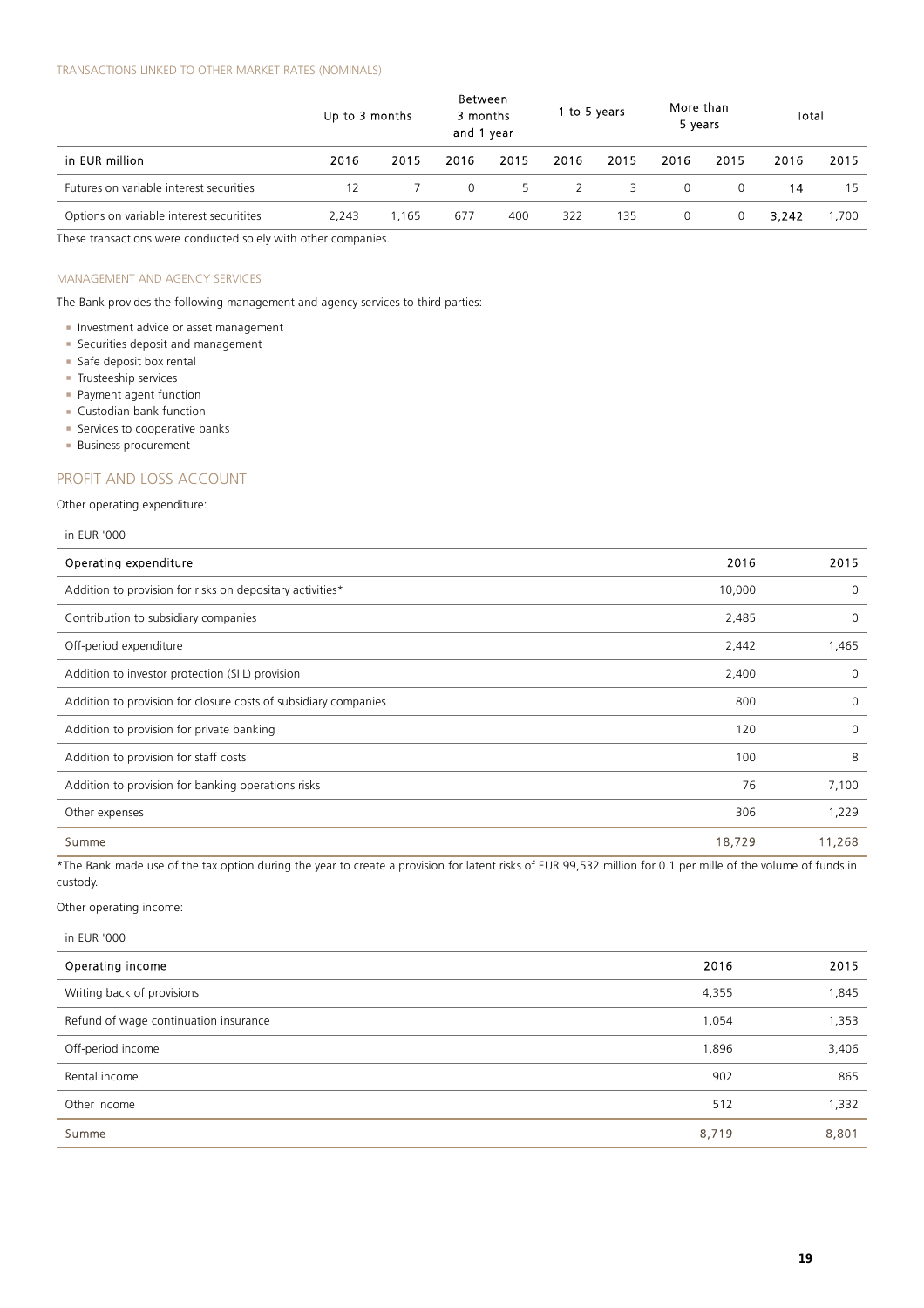## STAFF AND CORPORATE BODIES

### AVERAGE NUMBER OF STAFF

In the year under review, the Bank's staff numbers averaged:

| Group                                                                          | 2016 | 2015 |
|--------------------------------------------------------------------------------|------|------|
| Board of Management, Chief Representatives, Directeurs and Directeurs-Adjoints | 47   | 46   |
| Senior management                                                              | 67   | 62   |
| Employees                                                                      | 795  | 751  |
| Total                                                                          | 909  | 859  |
|                                                                                |      |      |

### EMOLUMENTS, PENSION COMMITMENTS AND LOANS TO THE BANK'S GOVERNING BODIES

| Group                          | Board of Management,<br>Chief Representatives, Directeurs and<br>Directeurs-Adjoints |       | <b>Supervisory Board</b> |          |  |
|--------------------------------|--------------------------------------------------------------------------------------|-------|--------------------------|----------|--|
| in EUR '000                    | 2016                                                                                 | 2015  | 2016                     | 2015     |  |
| Salaries, emoluments, benefits | 7,385                                                                                | 8.255 | 277                      | 284      |  |
| Social insurance for pensions  | 985                                                                                  | 1.261 |                          | $\Omega$ |  |
| Loans, guarantees              | 1,363                                                                                | 791   | 786                      | 800      |  |

Loans and guarantees consist of short-term loans as well as collateral loans and rental guarantees.

## OTHER

## BREAKDOWN OF EARNINGS ACCORDING TO GEOGRAPHICAL MARKETS

|                             | Luxembourg |      | Germany |      | <b>Rest of Europe</b> |          | Other countries |      | Total |      |
|-----------------------------|------------|------|---------|------|-----------------------|----------|-----------------|------|-------|------|
| in EUR million              | 2016       | 2015 | 2016    | 2015 | 2016                  | 2015     | 2016            | 2015 | 2016  | 2015 |
| Interest and similar income | 12         | 12   | 221     | 216  | 51                    | 50       | 19              | 18   | 303   | 296  |
| Commission income           | 106        | 109  | 47      | 50   | 4                     | 3        | 3               | 4    | 160   | 166  |
| Other operating income      |            |      | 2       | 2    | $\Omega$              | $\Omega$ | $\Omega$        | 0    | 9     | 9    |
| Total                       | 125        | 128  | 270     | 268  | 55                    | 53       | 22              | 22   | 472   | 471  |

#### AUDITOR'S FEES

The audit fee for Ernst & Young for the 2016 financial year consists of auditing fees of EUR 444,000 and other audit services of EUR 98,000 (all amounts are exclusive of VAT).

#### OTHER GUARANTEES AND COMMITMENTS

The Bank signed an unlimited and irrevocable guarantee for an unlimited period for its subsidiary DZ PRIVATBANK Singapore Ltd in favour of the Monetary Authority of Singapore in order to fulfil its contractual obligations and to guarantee an appropriate level of liquidity. This guarantee expires when the liquidation is completed.

The Bank's corporate pension scheme is provided by the GENO pension fund Assep. As at 31/12/2016, the plan assets of the fund for employees of the Bank amounted to EUR 68.3 million. The Bank has undertaken to guarantee the solvency and financing, as well as the hedging of all actuarial provisions at all times, by allocating additional funds.

The provisions for pensions and similar obligations reported on the Bank's balance sheet primarily relate to the pension commitments for the employees of the Dusseldorf branch, amounting to EUR 1.9 million, the creation of a EUR 3 million provision for future pension claims and the flat-rate income taxes adopted by the Bank amounting to EUR 1.1 million.

Future expenses resulting from rental liabilities, due over the remaining term of the lease, amount to EUR 30.6 million.

#### INTEGRATED COMPANY

On 1 January 2007, a taxable integrated company was founded between the Bank, as the controlling company, and IPConcept (Luxemburg) S.A. as the subsidiary company. Europäische Genossenschaftsbank S.A. ceased to be a group company during the year due to the merger with DZ PRIVATBANK S.A.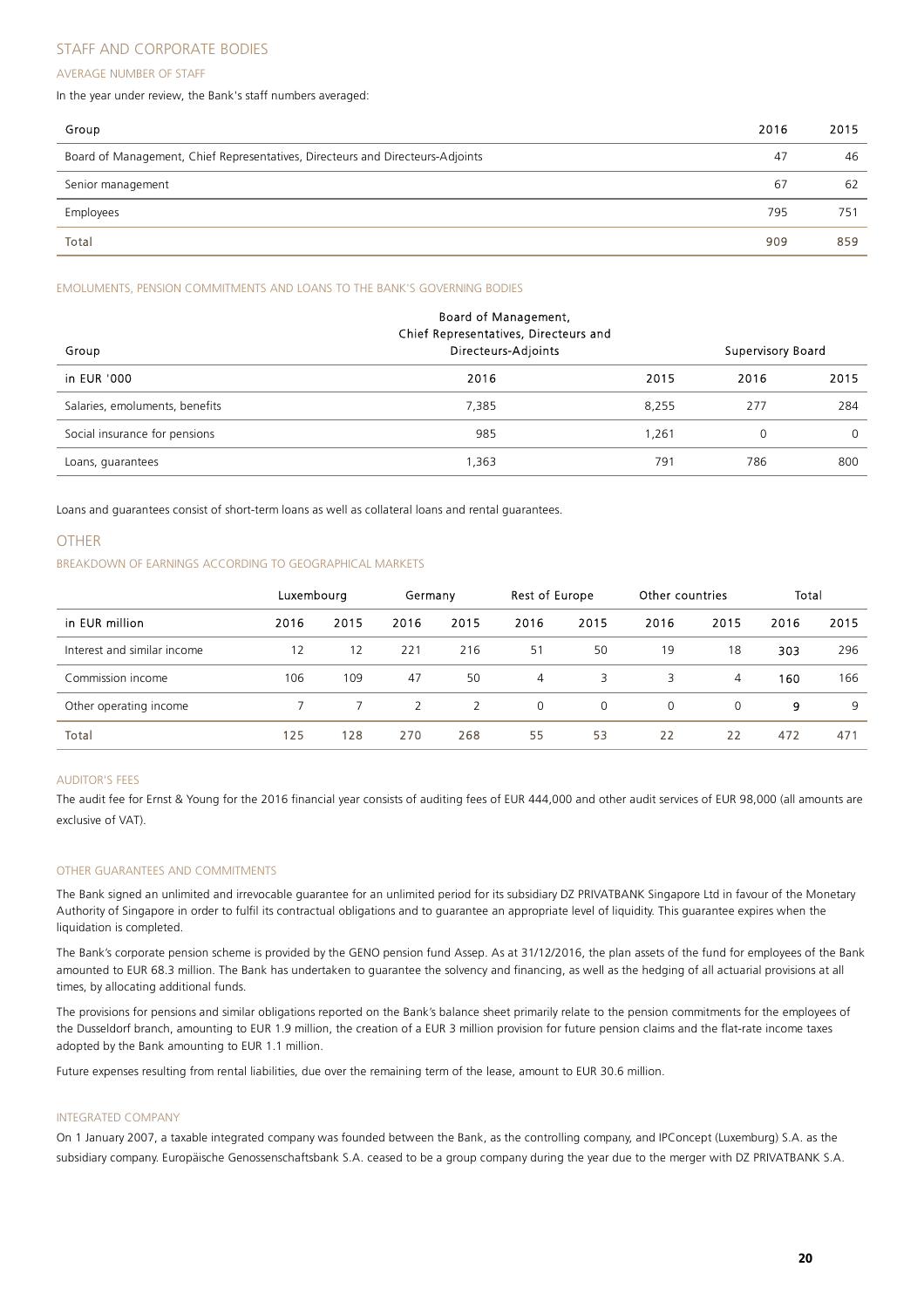## ANALYSIS OF PRIMARY FINANCIAL INSTRUMENTS

The following tables subdivide the Bank's primary financial instruments of the non-trading portfolio and by balance sheet items and residual maturities as at 31 December 2016. There are no primary financial instruments which were attributable to trading portfolios.

## CLASS OF INSTRUMENT (FINANCIAL ASSET ITEMS)

| Primary financial instruments of the non-trading portfolio (by residual term) |                          |                                          |                          |                          |                          |        |  |
|-------------------------------------------------------------------------------|--------------------------|------------------------------------------|--------------------------|--------------------------|--------------------------|--------|--|
| Book value in EUR million                                                     | Up to<br>з<br>months     | <b>Between</b><br>3 months and<br>1 year | 1 to 5 years             | More<br>than 5<br>years  | No maturity<br>date      | Total  |  |
| Cash, balances with central banks and post<br>office accounts                 | 1,944                    | $\overline{\phantom{a}}$                 | $\overline{\phantom{a}}$ | $\overline{\phantom{a}}$ | $\overline{\phantom{a}}$ | 1,944  |  |
| Due from banks                                                                | 3,721                    | 191                                      | 184                      | 9                        | $\overline{\phantom{a}}$ | 4,105  |  |
| Due from non-banks                                                            | 4,764                    | 219                                      | 356                      | 136                      |                          | 5,475  |  |
| Bonds and other fixed-interest securities                                     | 259                      | 449                                      | 2,426                    | 865                      | ٠                        | 3,999  |  |
| Equities and other variable-interest securities                               | $\overline{\phantom{a}}$ | $\blacksquare$                           | $\overline{\phantom{a}}$ | $\blacksquare$           | 4                        | 4      |  |
| <b>Total financial assets</b>                                                 |                          |                                          |                          |                          |                          | 15,527 |  |
| Other assets                                                                  |                          |                                          |                          |                          |                          | 387    |  |
| Total assets                                                                  |                          |                                          |                          |                          |                          | 15,914 |  |

Explanation: The amounts provided are net figures, i.e. charges for bad and doubtful debts have already been subtracted.

## CLASS OF INSTRUMENT (FINANCIAL LIABILITY ITEMS)

## Primary financial instruments of the non-trading portfolio (by residual term)

|                                         | Up to                    | Between 3<br>months and 1 |                          | More than                |                          |        |
|-----------------------------------------|--------------------------|---------------------------|--------------------------|--------------------------|--------------------------|--------|
| Book value in EUR million               | 3 months                 | year                      | 1 to 5 years             | 5 years                  | No maturity date         | Total  |
| Due from banks                          | 1,709                    | 322                       | 9                        | $\overline{\phantom{a}}$ | $\equiv$                 | 2,040  |
| Liabilities<br>Non-banking institutions | 8,306                    | 120                       | 3                        | 10                       |                          | 8,439  |
| Securitised liabilities<br>- bonds      | $\overline{\phantom{a}}$ | 842                       | 693                      | 314                      | $\overline{\phantom{a}}$ | 1,849  |
| - Other                                 | 2,122                    | 428                       | $\overline{\phantom{a}}$ | $\overline{\phantom{a}}$ | $\sim$                   | 2,550  |
| Subordinated loans (external)           | $\overline{\phantom{a}}$ | $\overline{\phantom{a}}$  | 15                       | $\overline{\phantom{a}}$ | $\blacksquare$           | 15     |
| Sundry liabilities                      | 23                       | $\overline{\phantom{a}}$  | $\overline{\phantom{a}}$ | $\overline{\phantom{a}}$ | ۰                        | 23     |
| <b>Total financial assets</b>           |                          |                           |                          |                          |                          | 14,916 |
| Other assets                            |                          |                           |                          |                          |                          | 998    |
| Total assets                            |                          |                           |                          |                          |                          | 15,914 |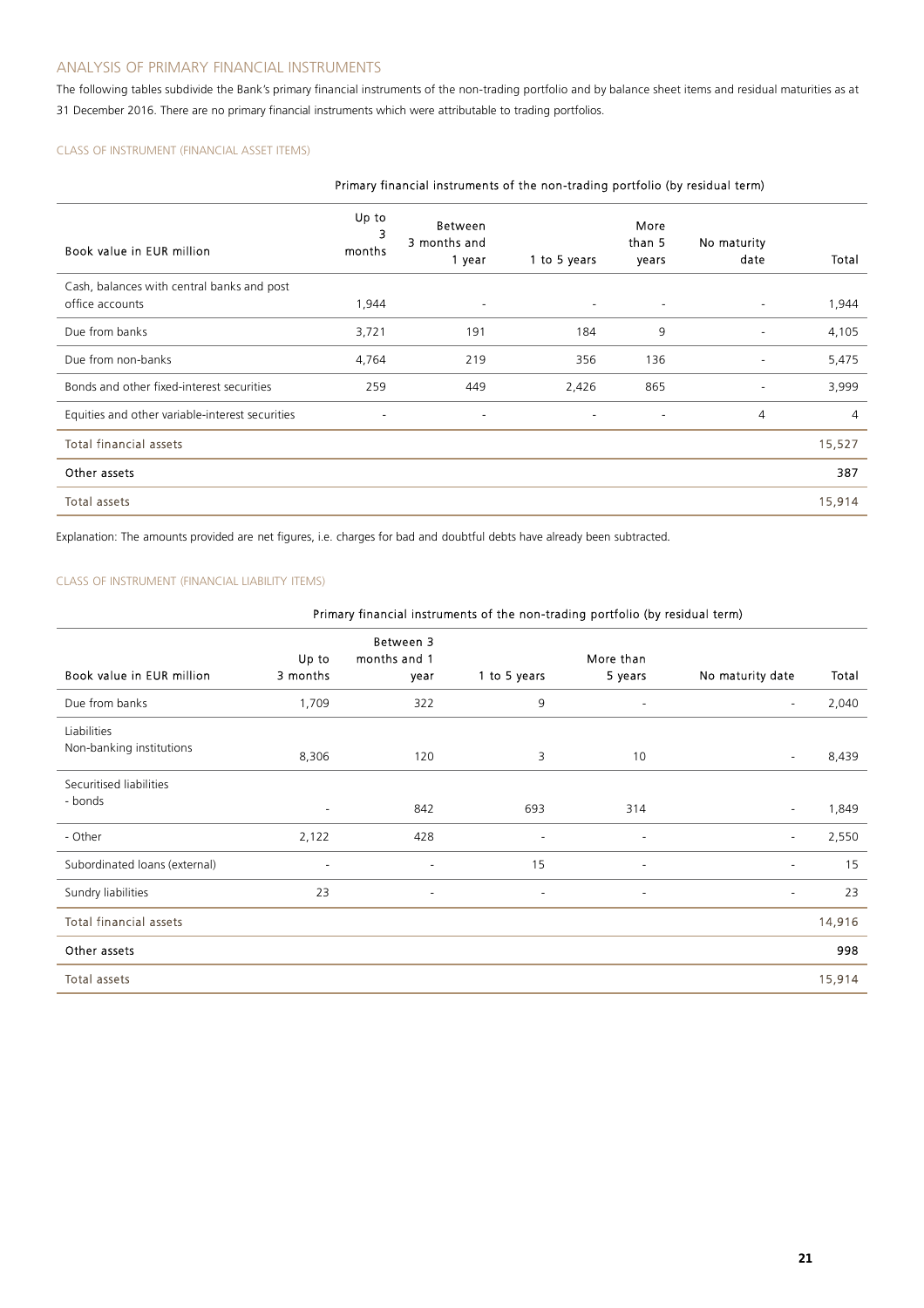## ANALYSIS OF FINANCIAL DERIVATIVES

The following tables provide a summary of the Bank's derivative financial instruments. The transactions are subdivided into the various underlying transactions and residual maturities as at 31 December 2016. The classification of derivative instruments into assets or liabilities depends on whether the transaction has a positive or negative market value. A positive market value corresponds to the expenses incurred by the Bank for a substitute transaction should the contracting party default. Options are classified according to maturity.

#### DERIVATIVE INSTRUMENTS NOT PART OF TRADING PORTFOLIO

|                                                  | <b>Nominals</b> |                | Up to 3 months     |                          | Between 3<br>months and 1<br>year |                | 1 to 5 years             |        | More than 5 years        |                | Total              |
|--------------------------------------------------|-----------------|----------------|--------------------|--------------------------|-----------------------------------|----------------|--------------------------|--------|--------------------------|----------------|--------------------|
| Nominal amount in<br><b>EUR</b> million          |                 | Assets         | <b>Liabilities</b> | Assets                   | Liabilities                       | Assets         | <b>Liabilities</b>       | Assets | Liabilities              | Assets         | <b>Liabilities</b> |
| Class of instruments                             |                 |                |                    |                          |                                   |                |                          |        |                          |                |                    |
| Interest - OTC                                   |                 |                |                    |                          |                                   |                |                          |        |                          |                |                    |
| Swaps                                            | 4,971           | 11             | 277                | 171                      | 367                               | 575            | 2,302                    | 482    | 786                      | 1,239          | 3,732              |
| Caps / Floors                                    | 6               | $\overline{a}$ | ÷,                 | $\mathbf 0$              | $\overline{\phantom{a}}$          | $\overline{2}$ | 3                        |        | $\mathbf{1}$             | 2              | 4                  |
| Interest - listed                                |                 |                |                    |                          |                                   |                |                          |        |                          |                |                    |
| Futures                                          | 10              | $\blacksquare$ | $\sim$             | $\overline{\phantom{a}}$ | $\sim$                            | 10             | $\overline{\phantom{a}}$ |        | Ξ                        | $\blacksquare$ | 10                 |
| Foreign<br>currencies / precious<br>metals - OTC |                 |                |                    |                          |                                   |                |                          |        |                          |                |                    |
| Forwards                                         | 11,001          | 5,044          | 4,646              | 641                      | 639                               | 16             | 15                       |        | $\overline{\phantom{a}}$ | 5,701          | 5,300              |
| Swaps (FX/CCS)                                   | 7,044           | 2,347          | 2,063              | 1,259                    | 627                               | 93             | 655                      |        | $\overline{\phantom{a}}$ | 3,699          | 3,345              |
| Total                                            |                 |                |                    |                          |                                   |                |                          |        |                          | 10,641         | 12,391             |

DERIVATIVE INSTRUMENTS OF THE TRADING PORTFOLIO (MARKET VALUE IN EUR MILLION)

As at 31 December 2016 there were no derivative transactions in the trading portfolio.

## DERIVATIVE INSTRUMENTS NOT PART OF TRADING PORTFOLIO

| Instruments in EUR million | Total market value | Deferred Interest        | Adjusted market values |
|----------------------------|--------------------|--------------------------|------------------------|
| Swaps - Cross-Currency     | $-110$             |                          | $-111$                 |
| Currency forwards          |                    | $\overline{\phantom{a}}$ |                        |
| Swaps - Currencies         | 98                 | $\overline{\phantom{0}}$ | 98                     |
| Swaps - Interest           | $-204$             | -44                      | $-160$                 |
| Summe                      | $-214$             | -43                      | $-171$                 |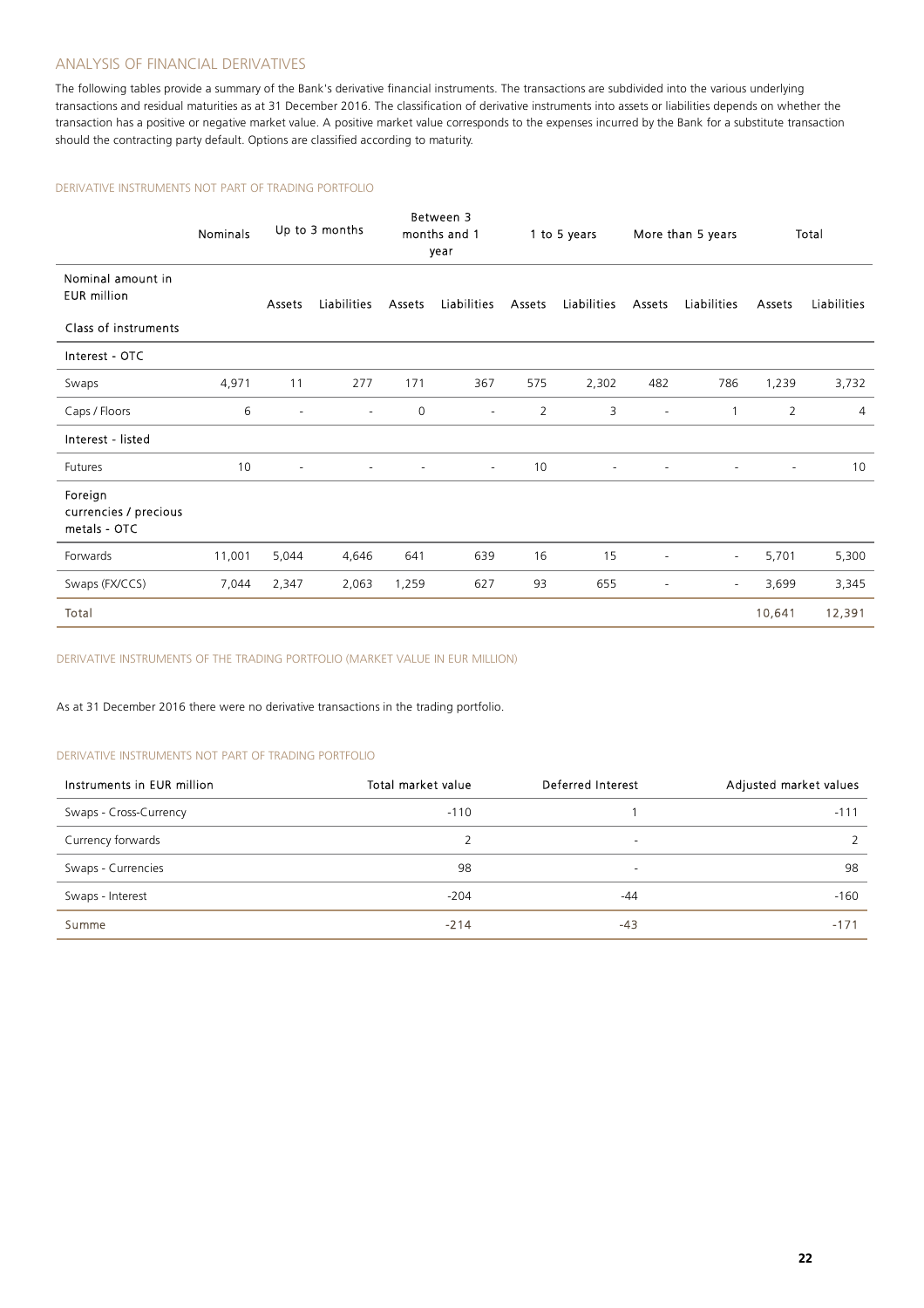## ANALYSIS OF THE CREDIT RISK FROM FINANCIAL DERIVATIVES

The following table provides an overview of the credit risk resulting from derivative instruments. In addition to the current market value, the credit risk also covers potential market values that could arise from future market price fluctuations.

## CREDIT RISK FOR DERIVATIVE INSTRUMENTS

(applying the market risk method)

| Type of<br>derivative in<br><b>EUR</b> million | <b>Nominals</b><br>(1) | Current<br>market<br>value(2) | Potential<br>future<br>market(3) | Provisions (4)           | Global market<br>value $(5) = (2) +$<br>$(3) - (4)$ | Collateral (6)           | Net risk<br>management $(7) = (5)$<br>$-(6)$ |
|------------------------------------------------|------------------------|-------------------------------|----------------------------------|--------------------------|-----------------------------------------------------|--------------------------|----------------------------------------------|
| Interest rate<br>swaps                         | 4,347                  | 10                            | 30                               | $\overline{\phantom{a}}$ | 40                                                  | $\overline{\phantom{a}}$ | 40                                           |
| Bonds-Futures                                  | 10                     | $\overline{\phantom{a}}$      | $\overline{\phantom{a}}$         | $\overline{\phantom{a}}$ | $\overline{\phantom{a}}$                            | $\sim$                   | $\sim$                                       |
| Currency swaps/<br>CCS / forwards              | 15,853                 | 246                           | 187                              | $\equiv$                 | 433                                                 | $\overline{\phantom{a}}$ | 433                                          |
| Caps / floors /<br>swaptions                   | $\overline{4}$         | $\sim$                        | $\overline{\phantom{a}}$         | $\overline{\phantom{a}}$ | $\overline{\phantom{a}}$                            | $\overline{\phantom{a}}$ |                                              |
| Total                                          |                        |                               |                                  |                          |                                                     |                          | 473                                          |

The credit risk calculated here does not take internal transactions into account.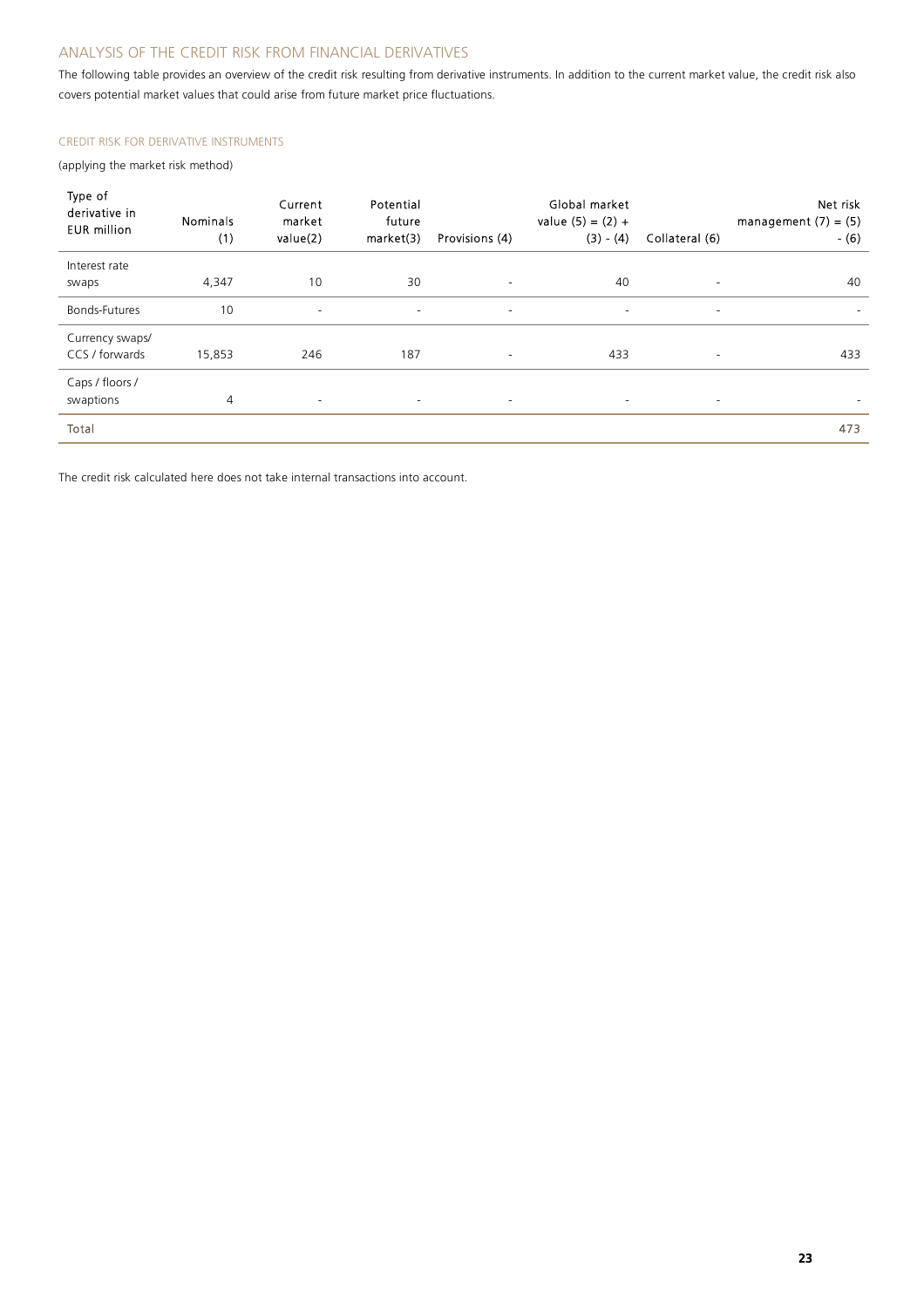## RISK REPORT

## RISK MONITORING

Effective risk management is a prerequisite for the long-term development and the strategic safeguarding of the success of

DZ PRIVATBANK S.A. To direct and monitor the risks arising from banking business, the Bank has set up monitoring systems that are constantly upgraded. Risk monitoring extends continuously to the DZ PRIVATBANK Group, which comprises DZ PRIVATBANK S. A.,

DZ PRIVATBANK (Schweiz) AG, DZ PRIVATBANK Singapore Ltd., IPConcept (Luxemburg) S. A. and IPConcept (Schweiz) AG.

The Bank's risk management covers all actions taken by the divisions responsible for implementing a chosen risk strategy. Such actions mainly comprise conscious decisions to take on or limit risk. The Risk Control Department is responsible, in particular, for ensuring that risks undertaken are transparent in all risk categories. This entails making a daily risk report to members of the Board of Management and various departments, focusing on the following points:

- Market price risk on a value-at-risk basis (VaR) (group level and various sub-portfolios)
- Credit-VaR (group level and various sub-portfolios)
- **Daily portfolio performance**
- **Operating risk and business risk**
- **Overview of the liquidity position**

In addition, various risk reports are submitted to the Supervisory Board, the Board of Management and specific departments based on monthly and quarterly reports. These include stress test presentations and sensitivity matrices.

## BASIC PRINCIPLES OF INTEGRATED RISK AND INVESTMENT CONTROL

It was agreed that an economically integrated risk and investment management system (IRKS) be implemented in order to comply with supervision rules on best practice management approaches in financial institutions. This has created a solid basis for uniform and strategic planning that takes account of risk strategy.

The purpose of the IRKS is to create transparency regarding the:

- **basic risk structure.**
- the appropriateness of the ratio between the identified risk and available funds to hedge unexpected losses (ability to bear risk), and
- **F** risk-adjusted profitability (RAP).

The IRKS focuses on combining the following four elements into a single framework concept:

- Risk measurement: an adequate definition of the Bank's risk position is a core element of the IRKS. This requires risk to be classified into types, for all material risks and minimum requirements, in terms of quantifying these risks.
- Ability to bear risk: an analysis of the risk-bearing capacity contrasts the upper loss limit and the risks measured centrally by DZ Bank AG against the reduced risk cover amount around the capital buffer needs.
- Risk-adjusted profitability: the figures for Economic Value Added (EVA) and Return on Risk-Adjusted Capital (RORAC) create transparency regarding the Bank's added value based on the assumed risks.
- Risk and investment management: the IRKS is applied in practice through continuous involvement in the planning process, standardised monitoring for KPIs and regular reporting with clear responsibilities and escalation levels.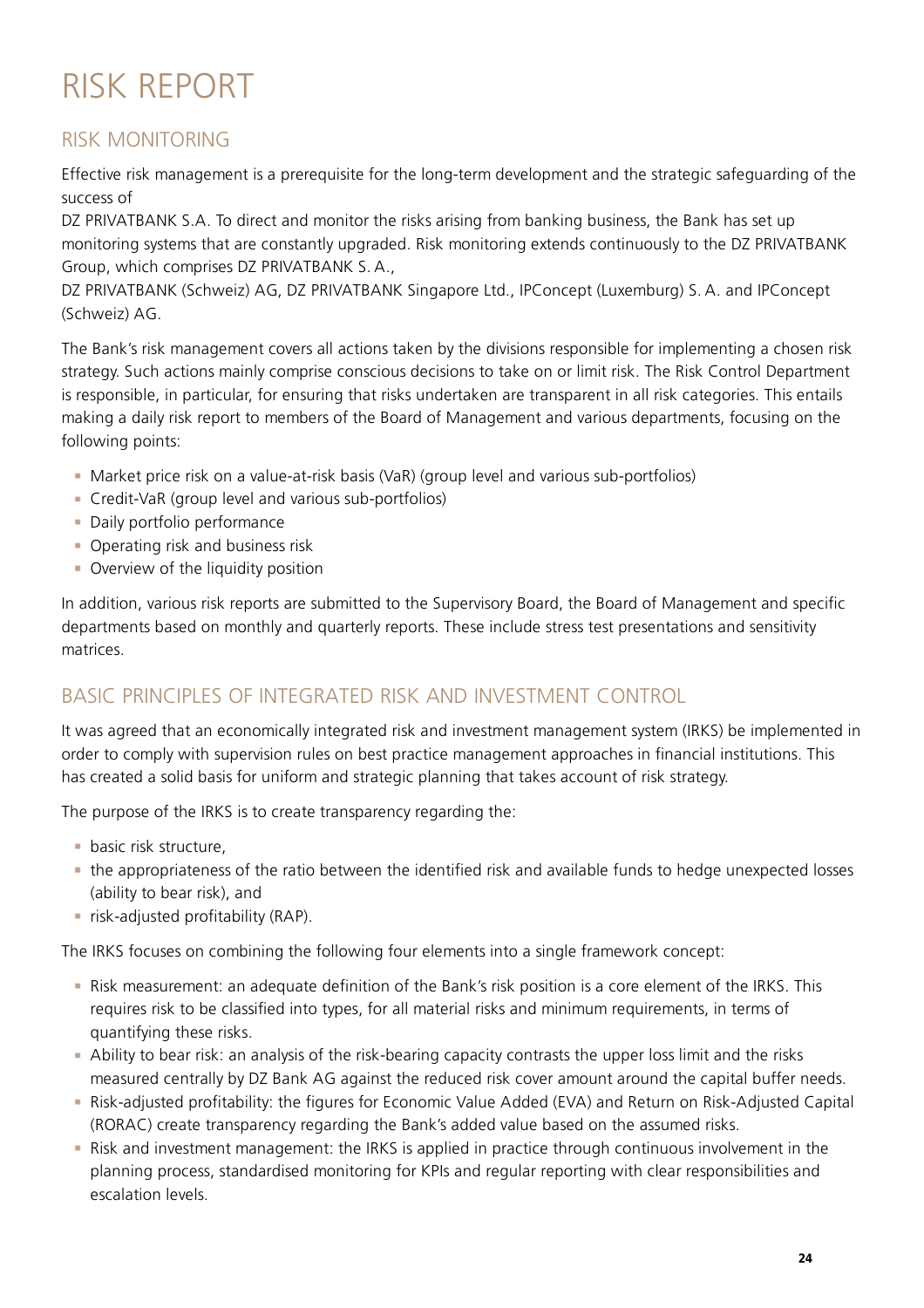## RISK MEASUREMENT

Value-at-Risk (VaR) and performance changes included in stress tests are used for measuring financial risk. The VaR indicates the loss which will not be exceeded within a predefined period according to a defined probability (confidence level). Stress tests indicate the analysis of performance changes under suitably defined crisis scenarios. The result of the Value-at-Risk measurement and suitable stress tests is known as the risk capital requirement. All types of risks are measured at individual institution level and at subgroup level.

## DEFINITION OF RISK TYPES

## RISK MANAGEMENT IN IRKS

In the IRKS, material risks are divided into six types of risk:

- **Market price risk**
- **Credit risk**
- **Operational risk**
- **Business risk**
- **Investment risk**
- **Liquidity risk**

## MARKET PRICE RISK

The Bank incurs market price risks in order to take advantage of business opportunities. A market price risk is defined as a potential loss that can arise through changes in interest rates, spreads, ratings (migration risk), exchange rates, share prices or volatilities. Spread and migration risks are measured and limited centrally by DZ Bank both for the Group and the individual management units. All remaining market price risks are restricted by a local limit and measured and monitored within DZ PRIVATBANK on the basis of a Value-at-Risk approach.

The historical simulation approach is based on a confidence level of 99% and an assumed holding period of one trading day over an observation period of 300 days. The limit was applied based on a confidence level of 99.9% and a holding period of one year.

Back testing is carried out daily in order to check the reliability of the Value-at-Risk approach. This involves comparing the daily profits and losses with the Value-at-Risk figures calculated on the basis of risk modelling. Basis point value and stress test procedures, in which various market movements are simulated, widen the monitoring of market price risk.



## MARKET PRICE RISK DEVELOPMENT - DZ PRIVATBANK S.A.

## CREDIT RISK

Credit risk indicates the risk of unexpected losses caused by counterparty insolvency. The risk capital requirement for the credit risk is quantified by means of a portfolio model (Creditmetrics). This procedure determines the loss distribution on the basis of simulation calculations which can then be used to estimate the unexpected loss and thus the risk capital requirement.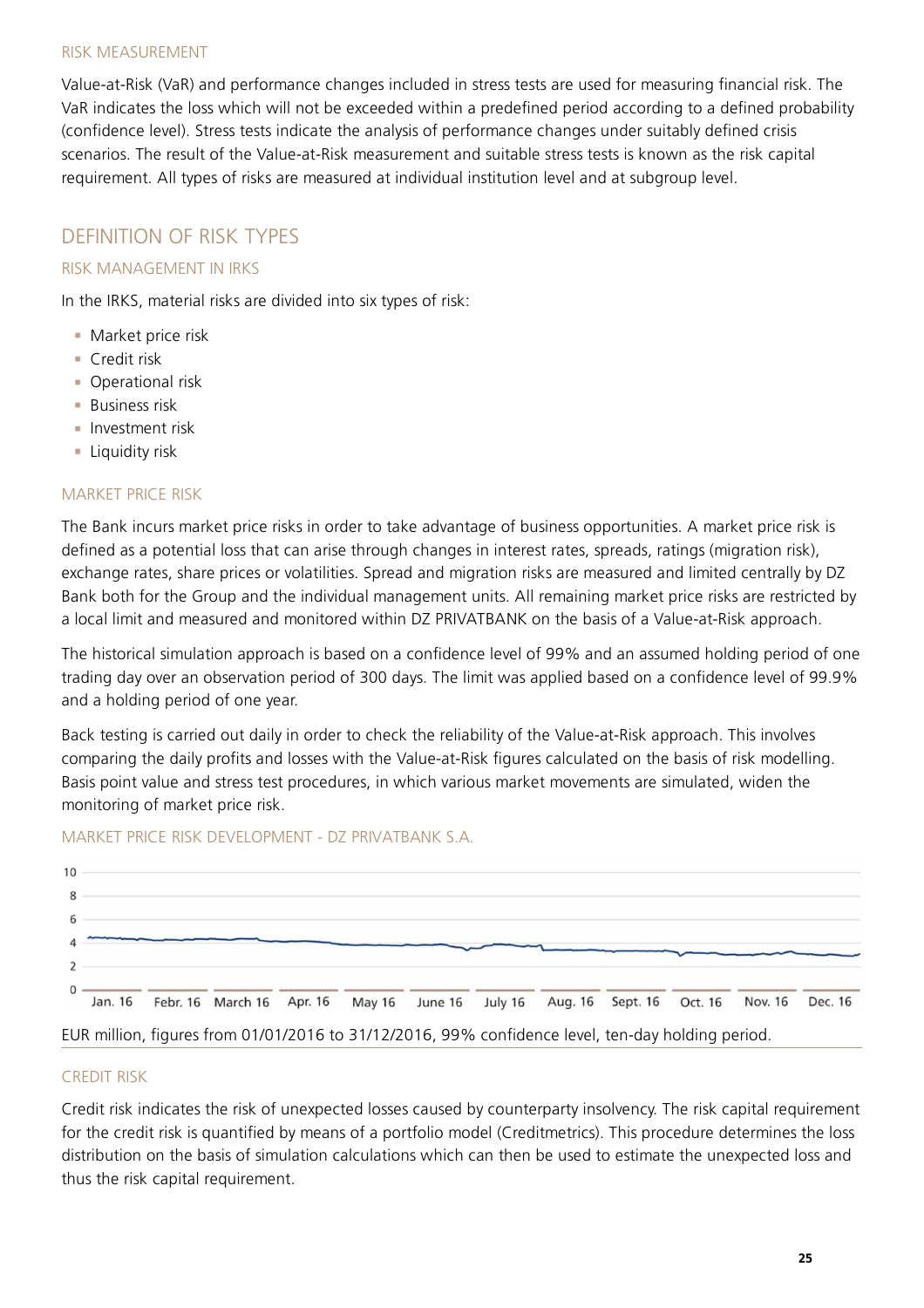## – CONCENTRATION OF CREDIT RISKS

The credit department of DZ PRIVATBANK S.A. is responsible throughout the group for the German cooperative banks' lending business in foreign currencies. It covers the direct refinancing of cooperative banks and the guaranteed lending business of their customers. Other business activities include collateralised loans, money market operations and securities transactions.

In a letter dated 20 July 1994, the Luxembourg regulatory authority (CSSF) approved a request made by DZ PRIVATBANK S.A. to apply an overall weighting of zero to the risks against companies of the DZ BANK Group with regard to limiting major risks.

## OPERATIONAL RISK

According to the banking supervision definition, the Bank defines operational risk as the risk of an unexpected loss, arising from human actions, process or project management weaknesses, technical failure or through external influences. The definition takes into account legal risk, but does not cover strategic and reputation risks. Operational risks involve their own form of risk and correspondingly require extensive management, controlling and monitoring. The goal is to identify, limit and avoid such risks.

## – EARLY WARNING SYSTEM/RISK INDICATORS

Early warning systems are employed for the systematic detection and recognition of as many of the risks as possible involved in banking. Risk indicators, measured using fixed thresholds, are warning signals that indicate possible operational risks. They can therefore serve as an early warning system for the Bank, to indicate unwelcome trends or developments in banking operations.

## – LOSS DATABASE

Data on losses is especially useful for identifying operational risks. The systematic collating and analysis of such data enables weak points to be identified so that measures can be undertaken for their improvement. To comply with the need for completeness, quality and security of auditing, the Bank uses VöB-ORC software to acquire data on losses. The loss database contains data from 2003 onwards.

## – SELF-ASSESSMENT

The self-assessment of DZ PRIVATBANK S. A. serves as a risk potential analysis. It is conducted as part of the risk self-assessment of the DZ Bank Group. The basic scenarios are determined centrally by DZ Bank. The specific scenario descriptions and characteristics are based on this (evaluation of amount and frequency of losses). Here, a distinction is made between Group-wide, limited (across DZ PRIVATBANK) and individual scenarios.

To counter possible risks in staffing, the Bank sets great store by selecting, training, deploying, promoting and developing its employees. The Bank's structural and procedural organisation is characterised by the strict separation of tasks, the observance of the principle of dual control, strict access control, deputising and competence regulations. All corporate handbooks and work instructions are continually updated.

A standardised procedure ensures that operational and all other risks are adequately checked when new products or product variants

are introduced. The identification and processing of legal risks are the task of the Bank's Legal Compliance and Money Laundering Department. The monitoring duties resulting from legal compliance requirements are also handled by this department. With its Business Recovery and Disaster Centres, the Bank's operations can be continued locally at another site in Luxembourg.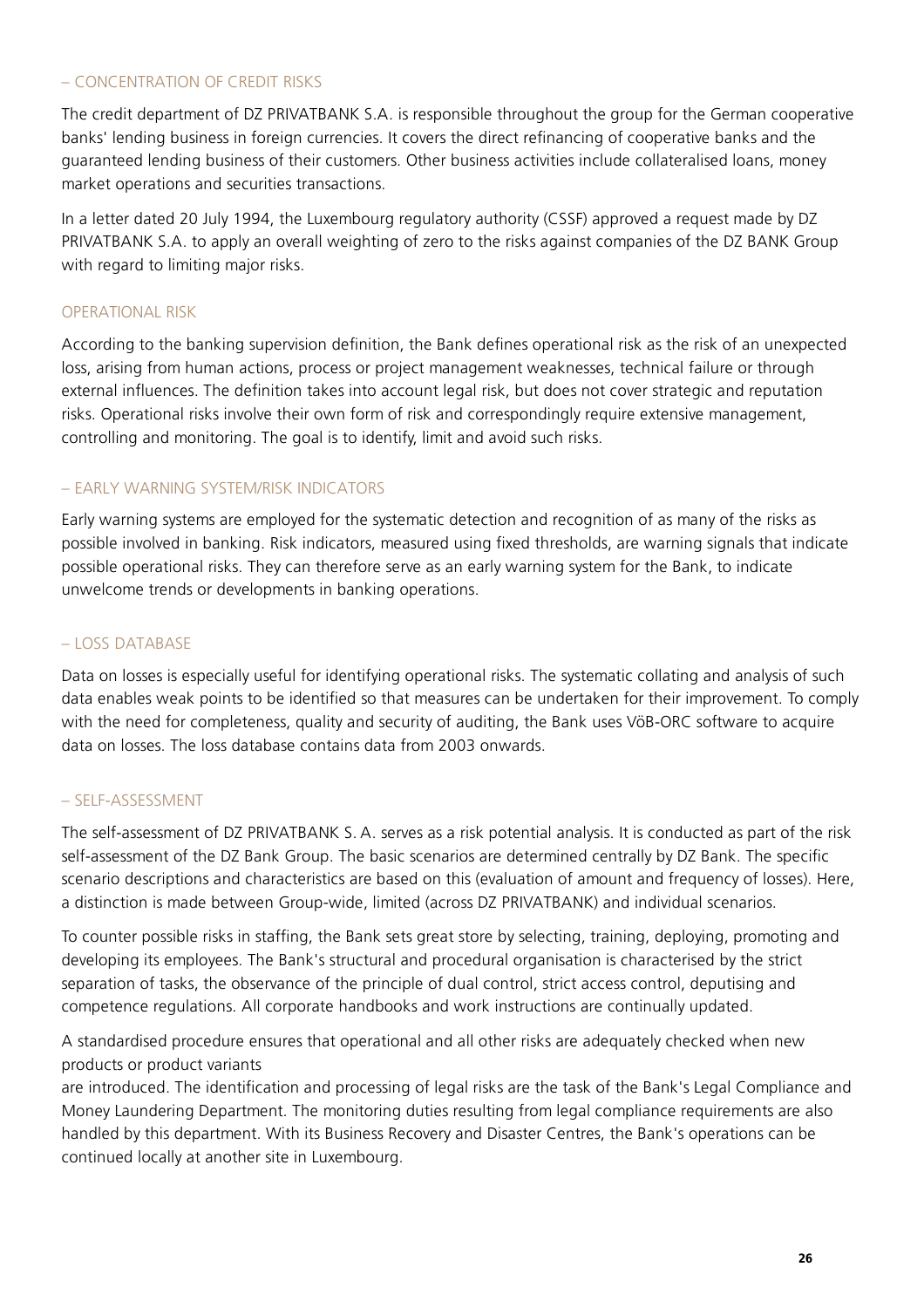The risk capital requirement for the operational risk is determined at a central level by DZ BANK AG each quarter. The economic model is affected both by the historical data on losses and the risk potential estimates from the risk self-assessment.

## BUSINESS RISK

Business risk indicates the risk of losses through unexpected changes in the current and future business volumes or margins (e.g. due to a change in competition).

In accordance with the risk management and controlling concepts of other risks, the Bank measures its business risk as Value-at-Risk (VaR) based on a variance/co-variance approach. The capital required to secure business risks is determined by the volatility of both of thrisk drivers - income and expenses - and their correlation.

## INVESTMENT RISK

Investment risks are calculated for investments that are not directly included in the risk management strategy of DZ PRIVATBANK S.A. Since all units of DZ PRIVATBANK are involved in risk management, this approach to the reporting date is irrelevant.

## LIQUIDITY RISK

DZ PRIVATBANK S.A. interprets liquidity risk as the risk of there being insufficient funds available to meet payment obligations. Liquidity risk is thus considered as insolvency risk. Refinancing risk is the risk of loss that may arise for DZ PRIVATBANK from a deterioration in the liquidity spread (as part of the own-issue spreads). With rising liquidity spreads, future liquidity requirements can only be met subject to additional costs.

The main sources of liquidity risks are identified on the basis of the Bank's business strategy and business activities.

The Bank uses an internal liquidity model for measuring and controlling liquidity risks. This ensures transparency for expected and unexpected liquidity flows (forward cash exposure) and for the liquidity reserves used to offset liquidity shortages (counterbalancing capacity) on a daily basis. Both a normal scenario and several stress scenarios are considered. The objective is a positive cash surplus in all relevant scenarios in the corresponding prognosis period. There will be no separate deposit with risk capital. A liquidity contingency plan is in place to allow the bank to respond to a crisis situation quickly and in a coordinated manner.

Luxembourg, 17 February 2017

The Board of Management

Dr. Stefan Schwab Ralf Bringmann Richard Manger Dr. Frank Müller Chairman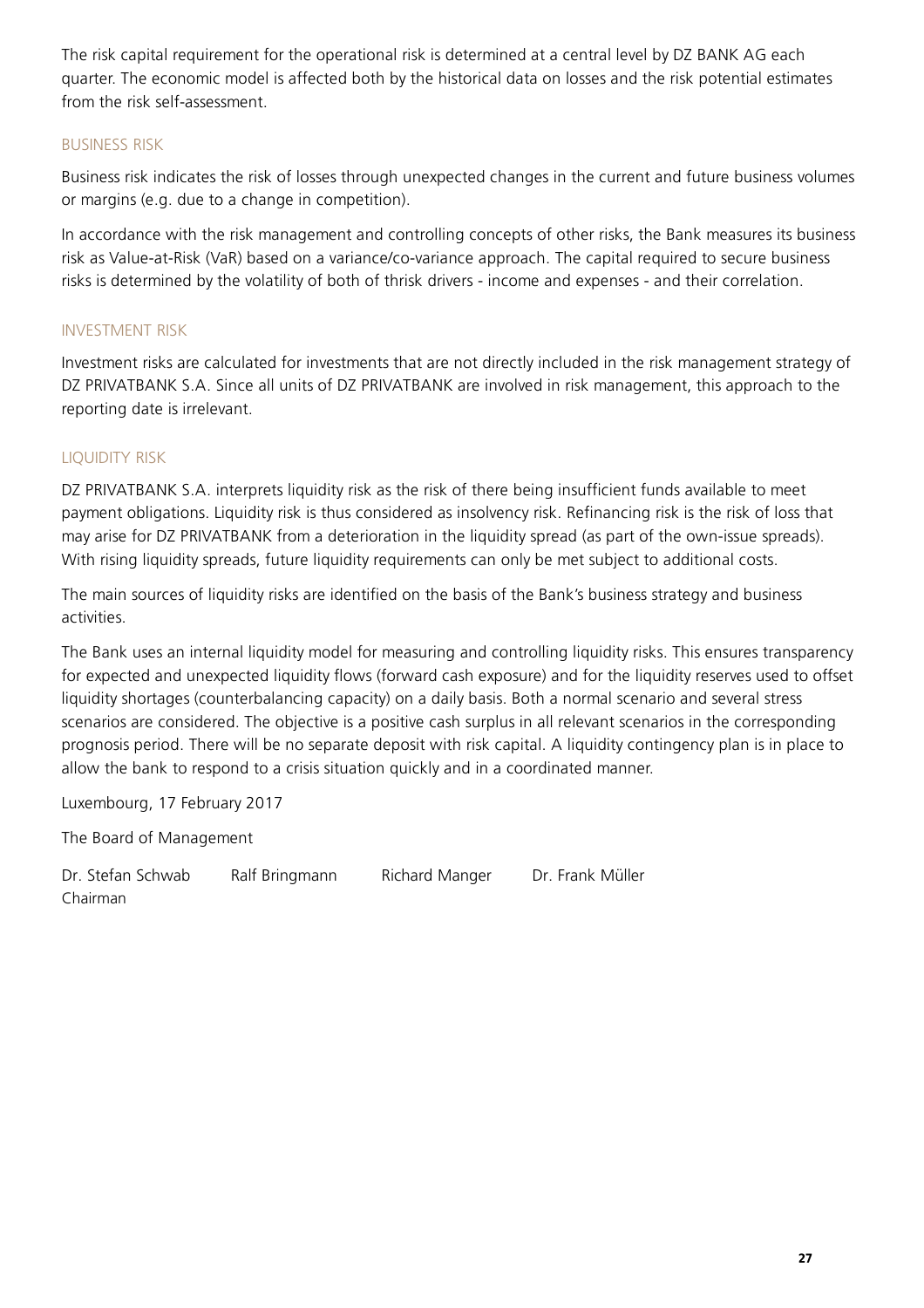## AUDITOR'S REPORT

## REPORT ON THE ANNUAL FINANCIAL STATEMENTS

Following our appointment by the Board of Management on 1 April 2016, we audited the accompanying annual financial statements of DZ PRIVATBANK S.A., which comprise the balance sheet as at 31 December 2016 and the profit and loss statement for the financial year ending on this date, as well as a summary of significant accounting methods and other explanatory information.

## RESPONSIBILITY OF THE BOARD OF MANAGEMENT FOR THE ANNUAL FINANCIAL STATEMENTS

The Board of Management is responsible for the drafting and correct overall presentation of the annual financial statements in accordance with the legal provisions applicable in Luxembourg and the standards for the preparation and presentation of annual financial statements, and for any internal checks it deems necessary to ensure that the annual financial statements are free from material misstatement, whether due to fraud or error.

## RESPONSIBILITY OF THE AUDITOR

Our responsibility is to issue an auditor's opinion on the basis of our audit of these annual financial statements. We conducted our audit in accordance with the International Standards on Auditing for Luxembourg as adopted by the Commission de Surveillance du Secteur Financier. These standards stipulate that we observe professional requirements, and plan and conduct the audit in such a way that we can determine, with an adequate degree of certainty, whether the annual financial statements are free from material misstatement.

An audit involves conducting auditing procedures in order to issue an auditor's opinion on the valuations and information found in the annual financial statements. The procedures selected depend on the auditor's judgement, as is the assessment of the risk that material misstatements are included in the annual financial statements, whether due to fraud or error. As part of this risk assessment, the auditor examines the overall internal control system set up for the preparation and appropriate presentation of the annual financial statements to determine adequate auditing procedures under these circumstances, but not to give an opinion on the effectiveness of said internal control system. An audit also involves assessing the appropriateness of the accounting principles and methods used and the acceptability of the estimates made by the Board of Management, in addition to assessing the overall presentation of the annual financial statements.

We believe that the audit evidence we have obtained is sufficient and appropriate to provide a basis for our audit opinion.

## AUDIT OPINION

According to our assessment, the annual financial statements convey a realistic account of the finances and assets of DZ PRIVATBANK S.A. as at 31 December 2016, as well as its profits and growth for the financial year ending on this date, in accordance with the legal requirements and stipulations applicable in Luxembourg with regard to the preparation and presentation of annual financial statements.

## REPORT ON OTHER LEGAL AND REGULATORY OBLIGATIONS

The operations report, which is the responsibility of the Board of Management, is consistent with the annual financial statements and meets the applicable legal requirements.

Luxembourg, 17 February 2017

ERNST & YOUNG Société Anonyme

Approved audit firm (Cabinet de révision agréé)

Christian Brüne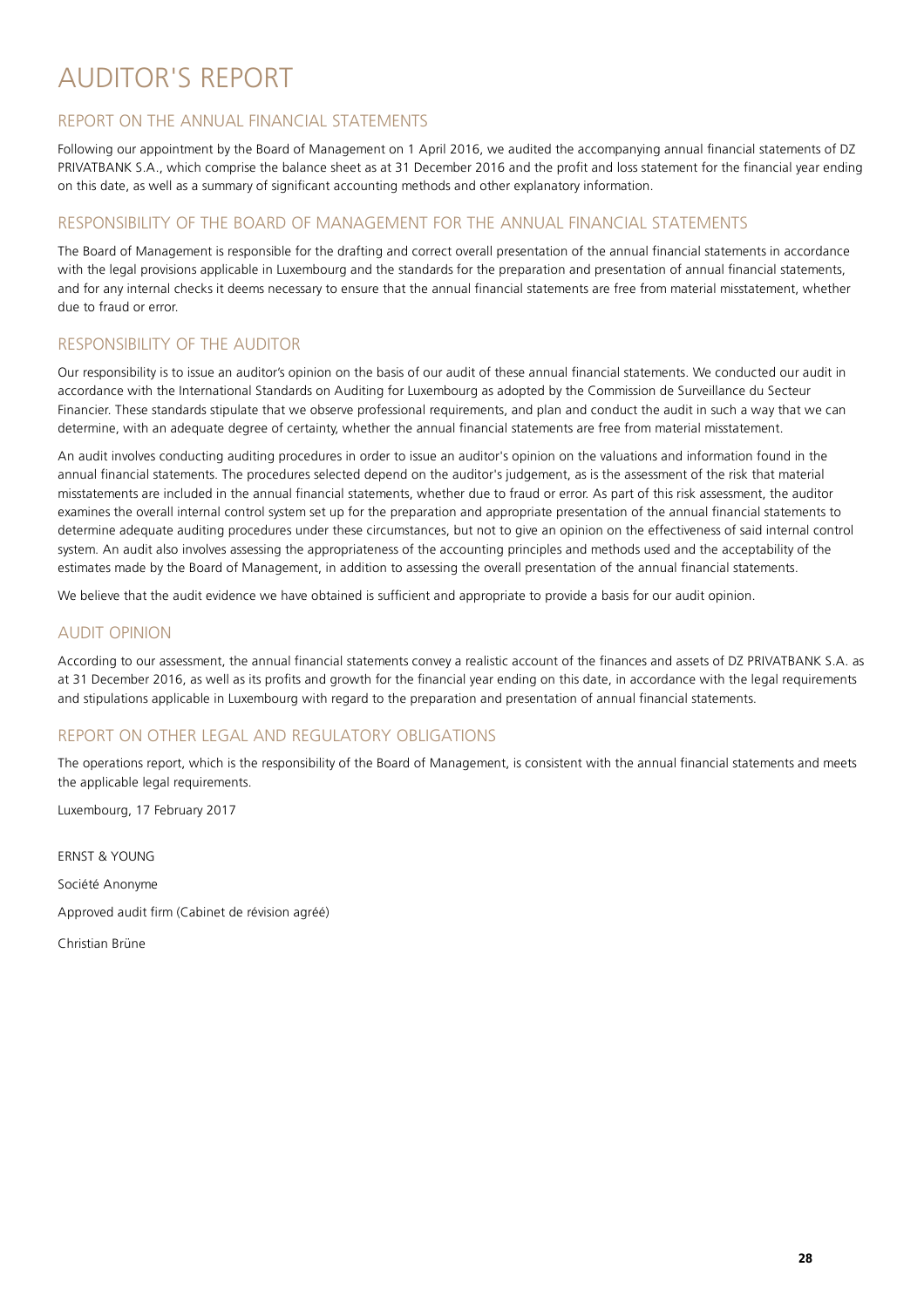## **COMMITTEES**

## SUPERVISORY BOARD

#### LARS HILLE **CHAIRMAN**

Member of the Board of Management DZ BANK AG Deutsche Zentral-Genossenschaftsbank, Frankfurt am Main

## KARL-HEINZ MOLL VICE-CHAIRMAN

Member of the Board of Management DZ BANK AG Deutsche Zentral-Genossenschaftsbank, Frankfurt am Main

## RALF BAUMBUSCH

Member of the Board of Management VR-Bank Aalen eG Volksbank Raiffeisenbank, Aalen

## DR. PETER BOTTERMANN

Chairman of the Board of Management Volksbank Ruhr-Mitte eG, Gelsenkirchen

## KARL-HEINZ DREHER

Chairman of the Board of Management Volksbank Breisgau Nord eG, Emmendingen

## DR. PETER HANKER

Chairman of the Board of Management Volksbank Mittelhessen eG, Gießen (until 3 March 2016)

## ANDREAS HOF

Chairman of the Board of Management VR-Bank Main-Kinzig-Büdingen eG, Linsengericht (since 4 March 2016)

## WOLFGANG KÖHLER

Member of the Board of Management DZ BANK AG Deutsche Zentral-Genossenschaftsbank, Frankfurt am Main

## DR. WERNER LEIS

TEBA Kreditbank GmbH & Co. KG, Landau Member of the Management Board

## DR. ANDREAS MARTIN

Member of the Board of Management Bundesverband der Deutschen Volksbanken und Raiffeisenbanken e.V. (BVR), Berlin

## KLAUS MÜLLER

Member of the Board of Management Kölner Bank eG, Köln

## JÜRGEN WACHE

Chairman of the Board of Management Hannoversche Volksbank eG, Hannover

## MANAGEMENT BOARD

## DR. STEFAN SCHWAB

Chairman

RALF BRINGMANN

RICHARD MANGER

DR. FRANK MÜLLER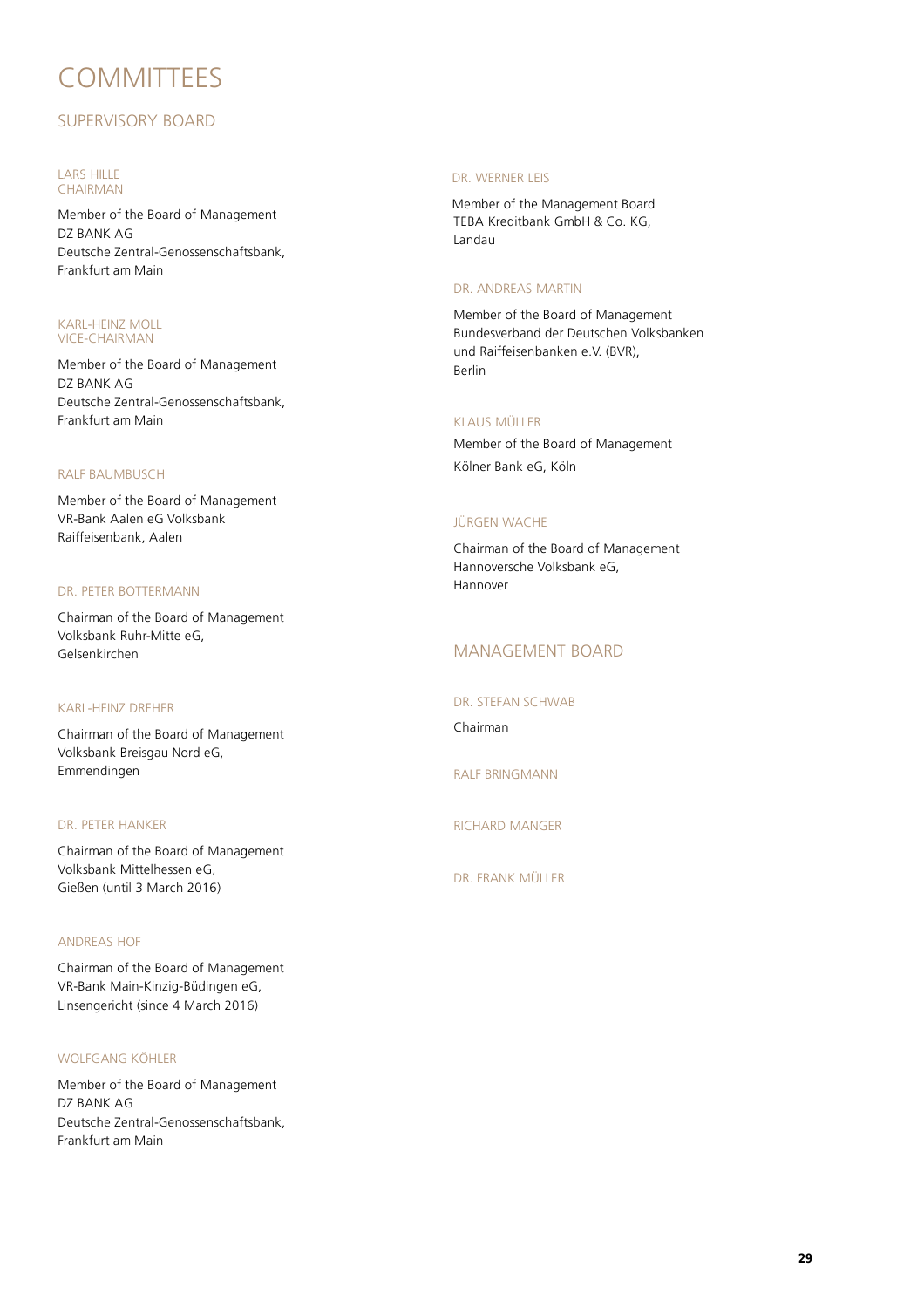## ADVISORY BOARD

Status: 31 December 2016

### JÜRGEN PÜTZ CHAIRMAN

Chairman of the Board of Management Volksbank Bonn Rhein-Sieg eG, Bonn

## DR. MARKUS SCHAPPERT VICE-CHAIRMAN

Member of the Board of Management Volksbank-Raiffeisenbank Bayreuth eG, Bayreuth

## UWE ARENDT

Member of the Board of Management Bank 1 Saar eG, Saarbrücken

## UWE AUGUSTIN

Member of the Board of Management Volksbank Pinneberg-Elmshorn eG, Pinneberg

## HERMANN BACKHAUS

Chairman of the Board of Management Märkische Bank eG, Hagen

## UWE BARTH

Chairman of the Board of Management Volksbank Freiburg eG, Freiburg

## MARIO BAUMERT

Member of the Board of Management Raiffeisen-Volksbank eG, Uplengen-Remels

## ANGELIKA BELLETTI

Member of the Board of Management VR-Bank Mittelsachsen eG, Freiberg

## SANDRA BINDLER

Member of the Board of Management Münchner Bank eG, München

## RALPH P. BLANKENBERG

Chairman of the Board of Management Volksbank Ulm-Biberach eG, Ulm

## GERD-ULRICH COHRS

Member of the Board of Management Volksbank Lüneburger Heide eG, Winsen

## JOSEF DUNKES

Chairman of the Board of Management Raiffeisenbank Neumarkt i.d.OPf. eG, Neumarkt i.d.OPf.

## DR. MICHAEL DÜPMANN

Member of the Board of Management VR Bank Rhein-Neckar eG, Mannheim

## CLAUS EDELMANN

Member of the Board of Management Volksbank Strohgäu eG, Korntal-Münchingen

## MICHAEL ENGELBRECHT

Chairman of the Board of Management Volksbank Jever eG, Jever

## NORBERT FRIEDRICH

Member of the Board of Management Volksbank Trier eG, Trier

## GÜNTHER HECK

Chairman of the Board of Management Volksbank Dreiländereck eG, Lörrach

## PETER HERBST

Member of the Board of Management Nordthüringer Volksbank eG, Nordhausen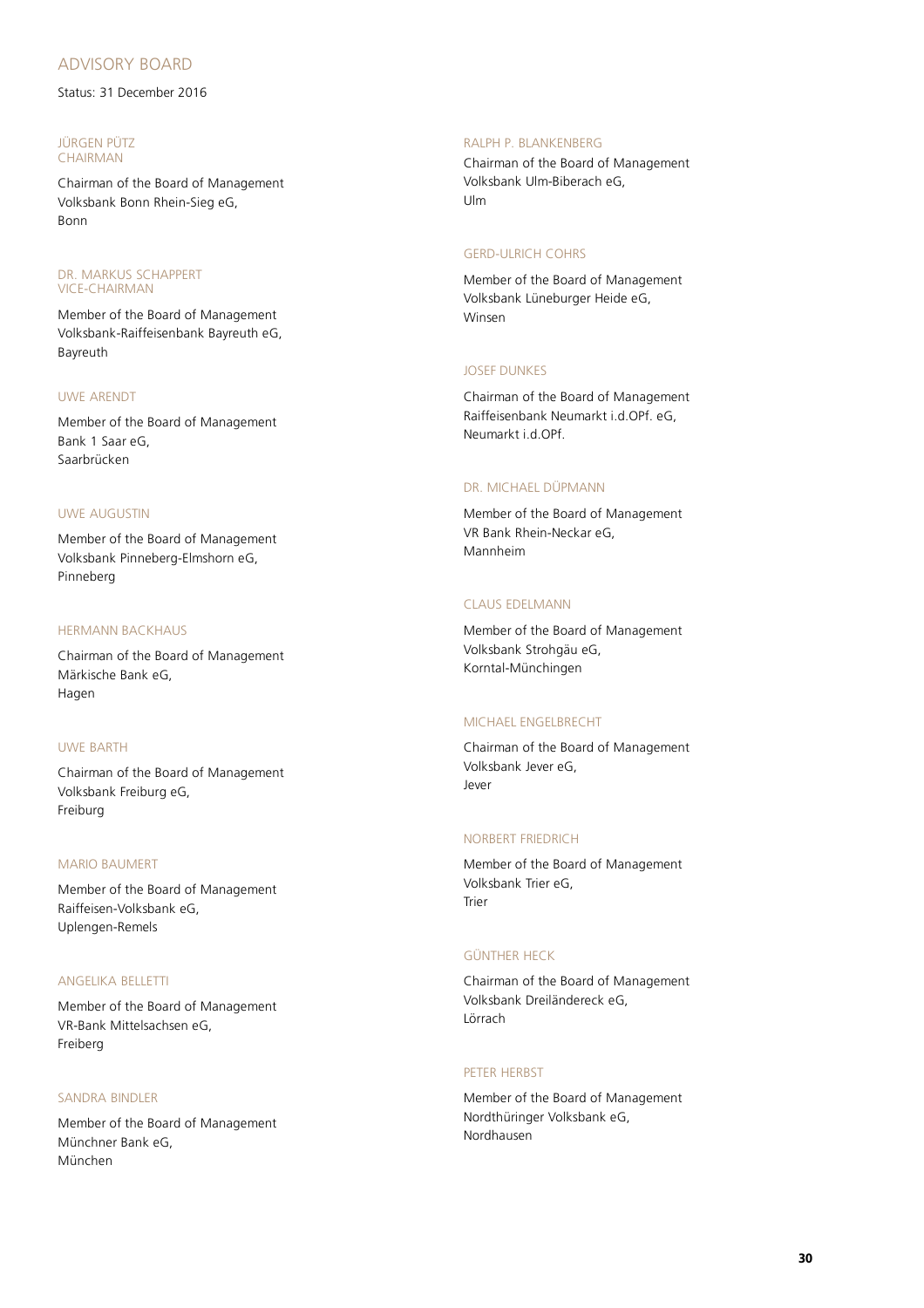## JOHANNES HOFMANN

Member of the Board of Management VR-Bank Erlangen-Höchstadt-Herzogenaurach eG, Erlangen

## MICHAEL JOOP

Volksbank Hameln-Stadthagen eG, Stadthagen Chairman of the Board of Management

## DR. RALF KÖLBACH

Member of the Board of Management Westerwald Bank eG Volks- und Raiffeisenbank, Hachenburg

## KLAUS KÖNIGS

Member of the Board of Management VR Bank Biedenkopf-Gladenbach eG Biedenkopf

## MICHAEL KRUCK

Chairman of the Board of Management Raiffeisen-Volksbank Donauwörth eG, Donauwörth

## RAINER MELLIS

Chairman of the Board of Management Volksbank Düsseldorf Neuss eG, Düsseldorf

## ANDREAS MERTKE

Member of the Board of Management Berliner Volksbank eG, Berlin

## JÖRG MOLTRECHT

Member of the Board of Management Bank für Kirche und Diakonie eG - KD Bank, Dortmund

## JÖRN G. NORDENHOLZ

Chairman of the Board of Management Volksbank eG, Sulingen Sulingen

## CHRISTOPH OCHS

Chairman of the Board of Management VR Bank Südpfalz eG Landau

## HUBERT OVERESCH

Member of the Board of Management VR-Bank Kreis Steinfurt eG, Rheine

## JÜRGEN PINNISCH

Member of the Board of Management Volksbank Heilbronn eG, Heilbronn

## ROLAND SCHÄFER

Chairman of the Board of Management Volksbank Bruchsal-Bretten eG, Bretten

## BERND SCHMIDT

Member of the Board of Management Kieler Volksbank eG, Kiel

## DR. KLAUS SCHRAUDNER

Chairman of the Board of Management Pax-Bank eG, Köln

## STEFAN SENDLINGER

Member of the Board of Management VR-Bank Rottal-Inn eG, Eggenfelden

#### REINER TÜRK

Chairman of the Board of Management Volksbank Raiffeisenbank Rhön-Grabfeld eG, Bad-Neustadt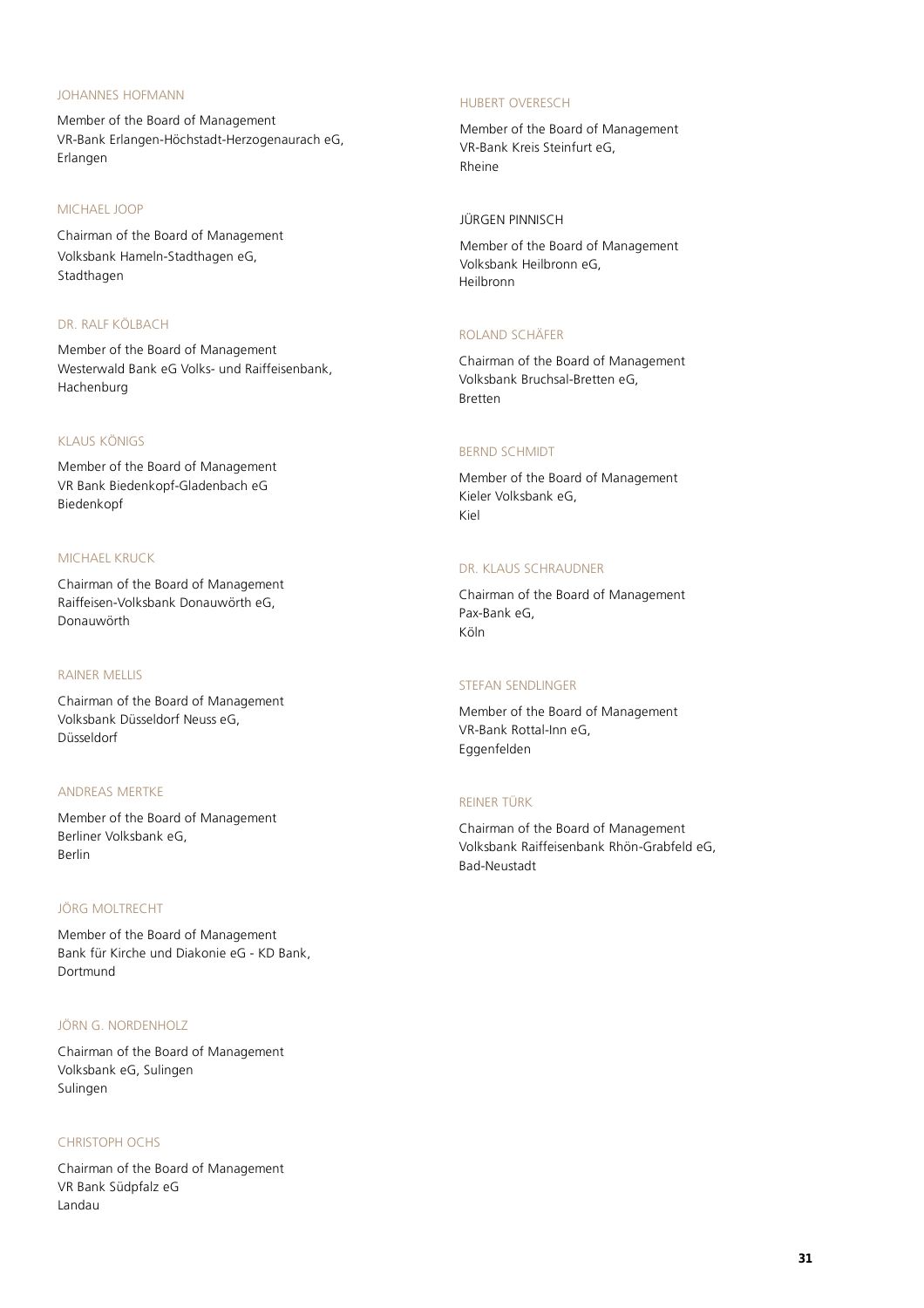## DEPARTMENTS

## AUDIT/DATA PROTECTION/IT SECURITY

Axel Rau

CENTRAL STAFF DIVISION

Corinna Frank

## COMMITTEES/SUBSIDIARIES

Petra Gören

## CORPORATE PLANNING

Dr. Christian Elbert

## FUND SERVICES I

Julien Zimmer

## **FUND SERVICES II**

Ulrich Juchem

## HUMAN RESOURCES

Oliver Büdel

## INNOVATION & DIGITALISATION/CDO

Dr. Martin Evers Corinna Frank

## LEGAL/COMPLIANCE/MONEY LAUNDERING

Dr. Fabian Hannich (since 1 January 2017)

Klaus Peter Bräuer (until 31 December 2016)

## LOANS

Alexander Steinmetz

## OPERATIONS / SERVICES

Andreas Lechtenberg

## ORGANISATION, IT, ADMINISTRATION

Hermann Wetzel

## PORTFOLIO MANAGEMENT

Dr. Albrecht Michler

PRIVATE BANKING NORTH GERMANY Michael Mohr

PRIVATE BANKING SOUTH GERMANY Uwe Seeberger

## PROJECT PORTFOLIO MANAGEMENT

Hauke Meintz

## RISK CONTROLLING

Stephan Thräm (since 15 January 2016)

## TREASURY / BROKERAGE

Thomas Gehlen